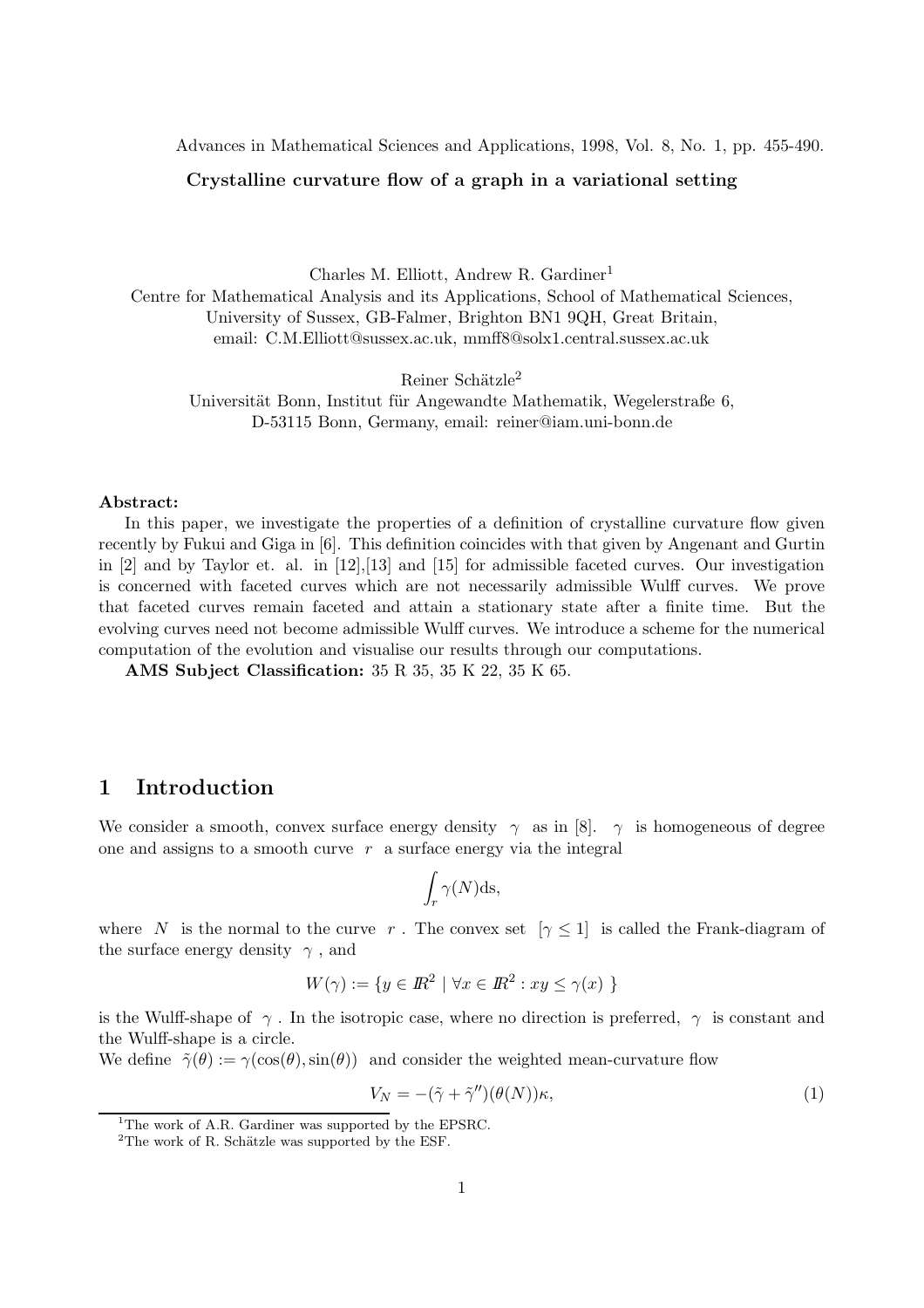where N is the normal, and  $\theta(N)$  is the angle of this normal to the positive x-axis. Under this evolution the surface energy of the interface decreases. Mean-curvature and weighted meancurvature flow for a non-smooth or singular evolution was defined by Evans and Spruck in [5] and by Chen, Giga, and Goto in [3].

Now we drop the assumptions about smoothness of  $\gamma$ , instead we demand that the Frank-diagram of  $\gamma$  is a convex polygon. Then  $\gamma$  is called a crystalline energy. By a duality of corners and facets the corresponding Wulff-shape is also a convex polygon. The weighted mean-curvature flow induced by  $\gamma$ , called crystalline curvature flow, cannot be written as in (1). Angenant and Gurtin in [2], Taylor in [12],[13] and Taylor, Cahn, and Handwerker in [15] have given a definition for crystalline curvature flow for Wulff curves that is for curves whose normal-directions of their facets occur as normal directions of facets in the Wulff-shape. Related topics are treated for example in  $[1],[9]$  and  $[11]$ .

Recently, Fukui and Giga in [6] have given a definition of crystalline curvature flow for periodic graphs, and they show that in the special case when the evolution consists of Wulff curves, this definition coincides with that in  $[2]$ ,  $[12]$ ,  $[13]$  and  $[15]$ . We note that a convergence result in the case of admissible Wulff curves for crystalline curvature flow to mean-curvature flow as the Wulff-shape converges to a circle has been proved by Girão and Kohn in [7]. In this paper, we investigate this definition for general faceted curves. We introduce a numerical scheme and compute the solutions.

In section 2, we prove that faceted curves remain faceted throughout the evolution, but that non-Wulff-shape normal directions do not disappear instantly. Indeed, there are stationary states which have non-Wulff-shape facets. For faceted curves which consist only of Wulff-shape facets but violate that adjacent facets are adjacent in the Wulff-shape, we prove that facets of the missing directions are inserted instantly. We specify all faceted, stationary states and prove that the evolution attains a stationary state in finite time for all Lipschitz-continuous initial data. Also we consider in detail the evolution of a class of curves containing curved facets. A numerical scheme based on a discretisation of the nonlinear parabolic equation of Fukui and Giga is described in section 3. A convergence result as the mesh size tends to zero is proved. Finally in section 4 extensive numerical experiments illustrating the theory and other features of crystalline curvature flow are described.

# 2 Theoretical results

## 2.1 Formulation and bounds

First, we describe the definition of crystalline mean-curvature flow given by Fukui and Giga in [6] for periodic graphs in the plane. Let the graph  $\Gamma_t$  at time t be represented by  $u(.,t): \mathbb{R} \to \mathbb{R}$ , which is periodic with period  $\rho > 0$ .  $\gamma$  denotes the crystalline energy.  $\gamma$  is continuous, convex, homogeneous of degree one and positive on the unit sphere. That  $\gamma$  represents a crystalline energy means that the Frank diagram of  $\gamma$ 

$$
F(\gamma) := \{ z \in \mathbb{R}^2 \mid \gamma(z) \le 1 \}
$$

is a convex polygon. Then the corresponding Wulff-shape defined by

$$
W(\gamma) := \{ w \in \mathbb{R}^2 \mid \forall z \in \mathbb{R}^2 : w \ z \le \gamma(z) \ \}
$$

is a convex polygon too, as can be shown. The normal directions of the facets of the Wulff-shape will be the preferred normal directions of  $\Gamma_t$ . The normal of  $\Gamma_t$  is given by  $\frac{(-u_x,1)}{\sqrt{1+|u_x|}}$  $\frac{(-u_x,1)}{1+|u_x|^2}$  when u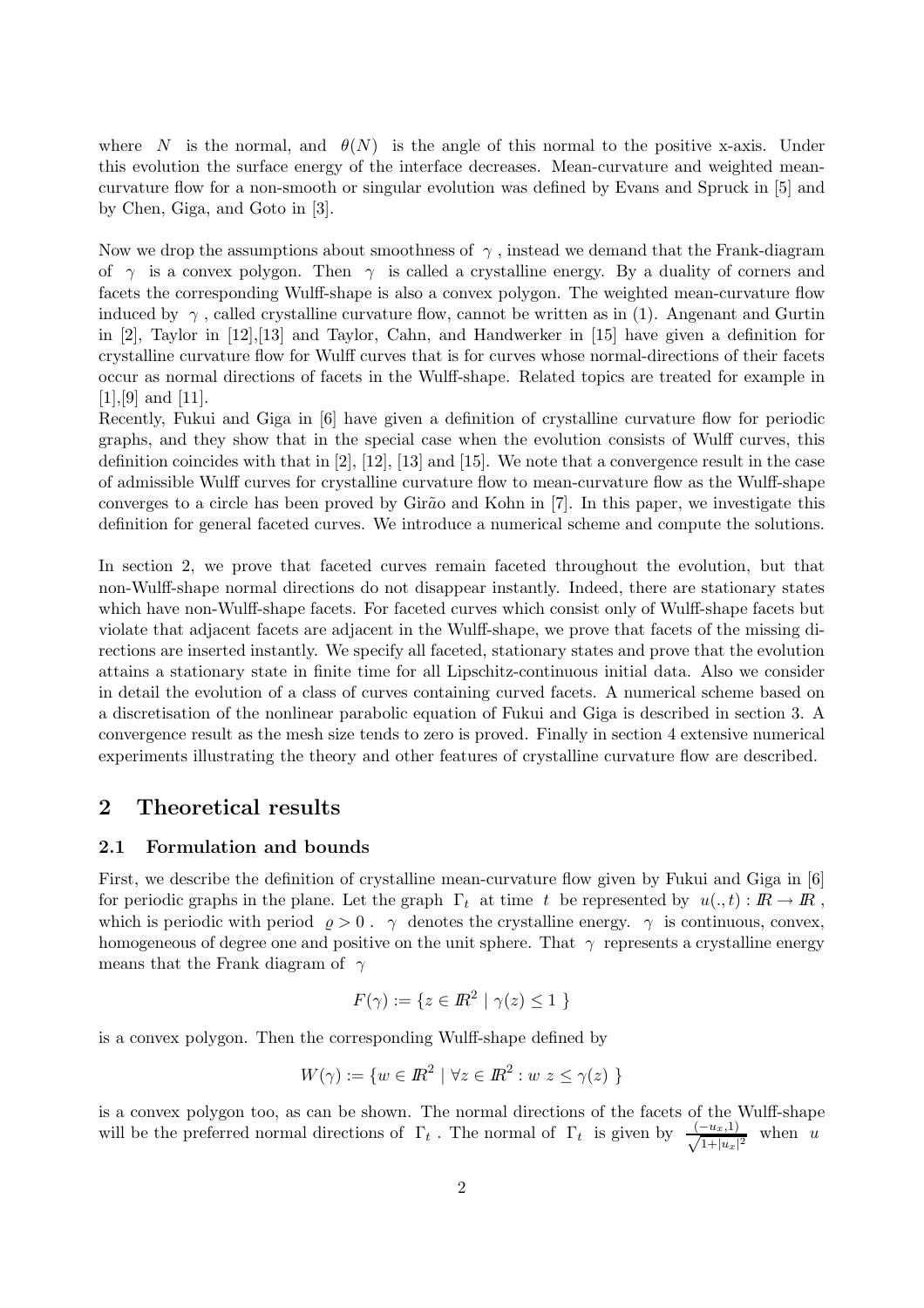is differentiable. Therefore we consider a bijection between  $\mathbb{R}$  and  $S^1 \cap \{(x, y) \in \mathbb{R}^2 \mid y > 0\}$ defined by

$$
p \longleftrightarrow \frac{(-p, 1)}{\sqrt{1 + p^2}}, \quad p \in \mathbb{R}.\tag{1}
$$

As  $p \to \pm \infty$  the angle of the assigned unit vector with the x-axis tends to 0 respectively to  $\pi$ .  $p=0$  corresponds to the angle  $\frac{\pi}{2}$ .

The evolution law of Fukui and Giga for  $\Gamma_t$  is given by

$$
u_t = g(u_x)_x \tag{2}
$$

where  $q : \mathbb{R} \to \mathbb{R}$  is a monotone increasing, piecewise constant function with jumps at those  $p$  which correspond to normal directions of the facets of the Wulff-shape, the height of the jump given by the length of the facet. Therefore  $g$  takes the following form

$$
g = \alpha_0 + \sum_{i=1}^{N} \alpha_i \chi_{]p_i,\infty[},
$$

where  $p_1 < \ldots < p_N$  correspond through (1) to the normal directions of the facets of the Wulffshape and  $\alpha_1, \ldots, \alpha_N > 0$  are the respective lengths of the facets in the Wulff-shape.  $\alpha_0$  is arbitrary. In  $[6]$ , g was defined by a Riemann-Stieltjes integral for convex and Lipschitz-continuous  $\gamma$ . In the case where the Frank-diagram of  $\gamma$  is a polygon, g takes the form above.

In Fig.1 (a),(b) we display the upper parts of two Wulff-shapes corresponding to a  $g$  with jumps at  $-2,-1,1,2$  each of length 1 in (a), and with jumps at  $-1,0,1$  of lengths 1,2,1 in (b).



Properly (2) means that the variational inequality

$$
\int_{0}^{T} \int_{0}^{e} u_t u + G(u_x) \leq \int_{0}^{T} \int_{0}^{e} u_t \eta + G(\eta_x)
$$
\n(3)

is satisfied for all periodic  $\eta \in L^2(0,T;H^{1,2}(0,\rho))$ , where  $G'=g$ . Existence of a unique solution of (3) was proved by Fukui and Giga in [6] for given initial condition  $u(., 0) = u_0$ , where  $u_0$  is Lipschitz-continuous and periodic.

We consider  $g_{\varepsilon} \in C^{\infty}(I\!\!R), G'_{\varepsilon} = g_{\varepsilon}$  with  $\varepsilon \le g'_{\varepsilon}, |g_{\varepsilon}| \le \Lambda$  on  $[-\frac{1}{\varepsilon}]$  $\frac{1}{\varepsilon}, \frac{1}{\varepsilon}$  $\frac{1}{\varepsilon}$ , and  $\parallel G - G_{\varepsilon} \parallel_{L^{\infty}_{loc}(I\!R)} \rightarrow$ 0, where  $0 \leq \Lambda < \infty$ . Further we choose  $u_{0,\varepsilon} \in C^{\infty}(I\!\!R)$ , periodic with  $||u_{0,\varepsilon}||_{C^{0,1}(I\!\!R)} \leq \Lambda$  and  $||$  $u_0 - u_{0,\varepsilon} \|_{L^\infty(\mathbb{R})} \to 0$ . Then the unique solution u of (3) is the limit in spaces specified below of  $(u_{\varepsilon})_{\varepsilon>0}$ , where  $u_{\varepsilon}$  is the unique solution of

$$
u_{\varepsilon,t} = g_{\varepsilon}(u_{\varepsilon,x})_x \quad \text{in } \mathbb{R} \times [0, \infty[,
$$
  

$$
u_{\varepsilon}(.,0) = u_{0,\varepsilon}.
$$
 (4)

We get  $u_{\varepsilon} \in C^{\infty}(I\!\!R \times [0, \infty[)$ , as it is easily seen. Comparing  $u_{\varepsilon}$  with  $||u_{0,\varepsilon}||_{L^{\infty}(I\!\!R)}$  and  $u_{\varepsilon}(.$ h, .)  $\pm$  h || u<sub>0, $\varepsilon$ ,x</sub> ||<sub>L∞(*IR*) we conclude</sub>

$$
\| u_{\varepsilon} \|_{\mathcal{L}^{\infty}(\mathbb{R} \times [0,\infty])}, \| u_{\varepsilon,x} \|_{\mathcal{L}^{\infty}(\mathbb{R} \times [0,\infty])} \leq C(\Lambda). \tag{5}
$$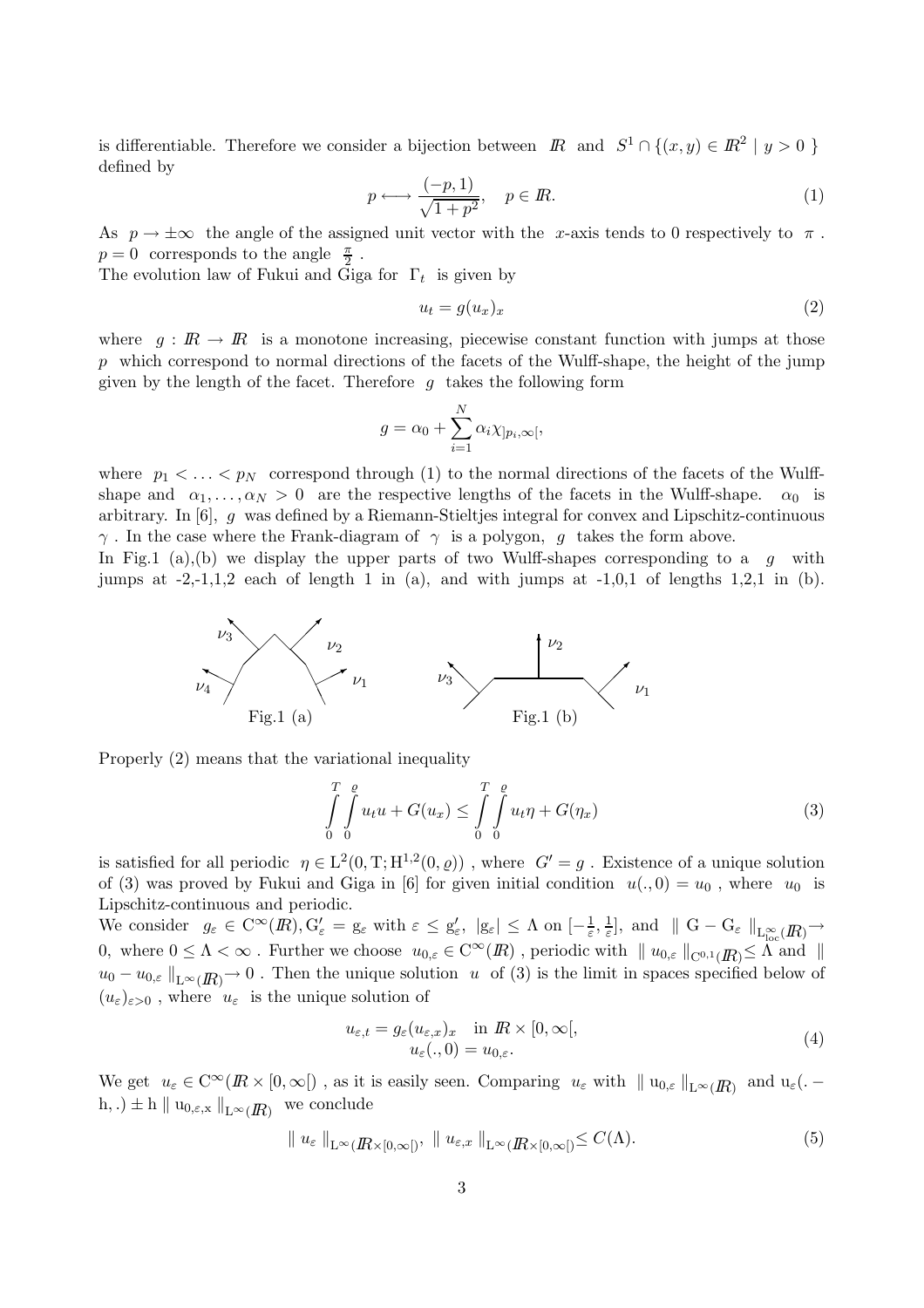Multiplying (4) by  $u_{\varepsilon,t}$  and integrating, we get, assuming  $\rho \leq \Lambda$ ,

$$
\int_{0}^{t} \int_{0}^{\varrho} |u_{\varepsilon,t}|^{2} + \int_{0}^{\varrho} G_{\varepsilon}(u_{\varepsilon,x}(t)) = \int_{0}^{\varrho} G_{\varepsilon}(u_{0,\varepsilon,x}),
$$

hence

$$
\int_{0}^{\infty} \int_{0}^{\ell} |u_{\varepsilon,t}|^{2} \le C(\Lambda),\tag{6}
$$

for small  $\varepsilon$ . Consequently  $u_{\varepsilon}$  converges strongly in  $L^2(0,T;L^2(0,\varrho))$ , and weakly in  $L^2(0,T;H^{1,2}(0,\varrho))$ to u, and  $u_{\varepsilon,t}$  converges weakly in  $L^2(0,T;L^2(0,\varrho))$  to  $u_t$ . We differentiate (4) by x, write  $v_{\varepsilon} := u_{\varepsilon,x}$ , and get

$$
v_{\varepsilon,t} = g_{\varepsilon}(v_{\varepsilon})_{xx} \quad \text{in } \mathbb{R} \times [0, \infty[,
$$
  
\n
$$
v_{\varepsilon}(.,0) = u_{0,\varepsilon,x}.
$$
\n(7)

From (5) we get

$$
\| v_{\varepsilon} \|_{\mathcal{L}^{\infty}(\mathbb{R} \times [0,\infty[)} \le C(\Lambda). \tag{8}
$$

We set  $w_{\varepsilon} := g_{\varepsilon}(u_{\varepsilon,x})$  and get from (4) and (6)

$$
\| w_{\varepsilon} \|_{\mathcal{L}^{\infty}(I\!\!R \times [0,\infty[)}, \| w_{\varepsilon,x} \|_{\mathcal{L}^{2}(0,\infty; \mathcal{L}^{2}(0,\varrho))} \leq C(\Lambda). \tag{9}
$$

Finally we multiply (7) with  $(w_{\varepsilon,t})\chi = g_{\varepsilon}'(v_{\varepsilon})v_{\varepsilon,t}\chi$ , where  $\chi \in C^{\infty}([0, t_0])$ ,  $\chi(0) = 0$ ,  $0 \le \chi \le 1$ . We obtain

$$
\int_{0}^{t_0} \int_{0}^{e} g_{\varepsilon}'(v_{\varepsilon}) |v_{\varepsilon,t}|^2 \chi + \int_{0}^{t_0} \int_{0}^{e} \frac{d}{dt} \left(\frac{1}{2}|w_{\varepsilon,x}|^2\right) \chi \leq 0,
$$

and, since  $g'_{\varepsilon} \geq 0$ ,  $\chi \geq 0$ , and  $\chi(0) = 0$ ,

$$
\int_{0}^{e} |w_{\varepsilon,x}(t_0)|^2 \chi(t_0) \leq \int_{0}^{t_0} \int_{0}^{e} |w_{\varepsilon,x}|^2 \chi_t.
$$

Choosing  $\chi$  such that  $\chi(t_0) = 1$  and  $|\chi_t| \leq \frac{2}{t_0}$ , we get

$$
\int_{0}^{\varrho} |w_{\varepsilon,x}(t)|^2 \le C(\Lambda)t^{-1} \quad \text{for } 0 < t < \infty.
$$
 (10)

For a subsequence  $w_{\varepsilon}$  has a weak limit  $w \in L^2(0, T; L^2(0, \varrho))$ . Passing to the limit and collecting all the bounds from above, we get defining  $v := u_x$ 

$$
u_t = w_x,
$$
  
\n
$$
v_t = w_{xx},
$$
\n(11)

and

$$
\| u \|_{L^{\infty}(I\!\!R \times [0,\infty[)}, \| u_x \|_{L^{\infty}(I\!\!R \times [0,\infty[)}, \| u_t \|_{L^2(0,\infty;L^2(0,\varrho))},
$$
  

$$
\| v \|_{L^{\infty}(I\!\!R \times [0,\infty[)}, \| w \|_{L^{\infty}(I\!\!R \times [0,\infty[)}, \| w_x \|_{L^2(0,\infty;L^2(0,\varrho))} \leq C(\Lambda),
$$
  

$$
\| w_x(t) \|_{L^2(0,\varrho)} \leq C(\Lambda) t^{-\frac{1}{2}}.
$$
 (12)

and

$$
\nu_x(\nu) \parallel_{\mathsf{L}^2(0,\varrho)} \preceq \circ (\mathsf{H}) \nu
$$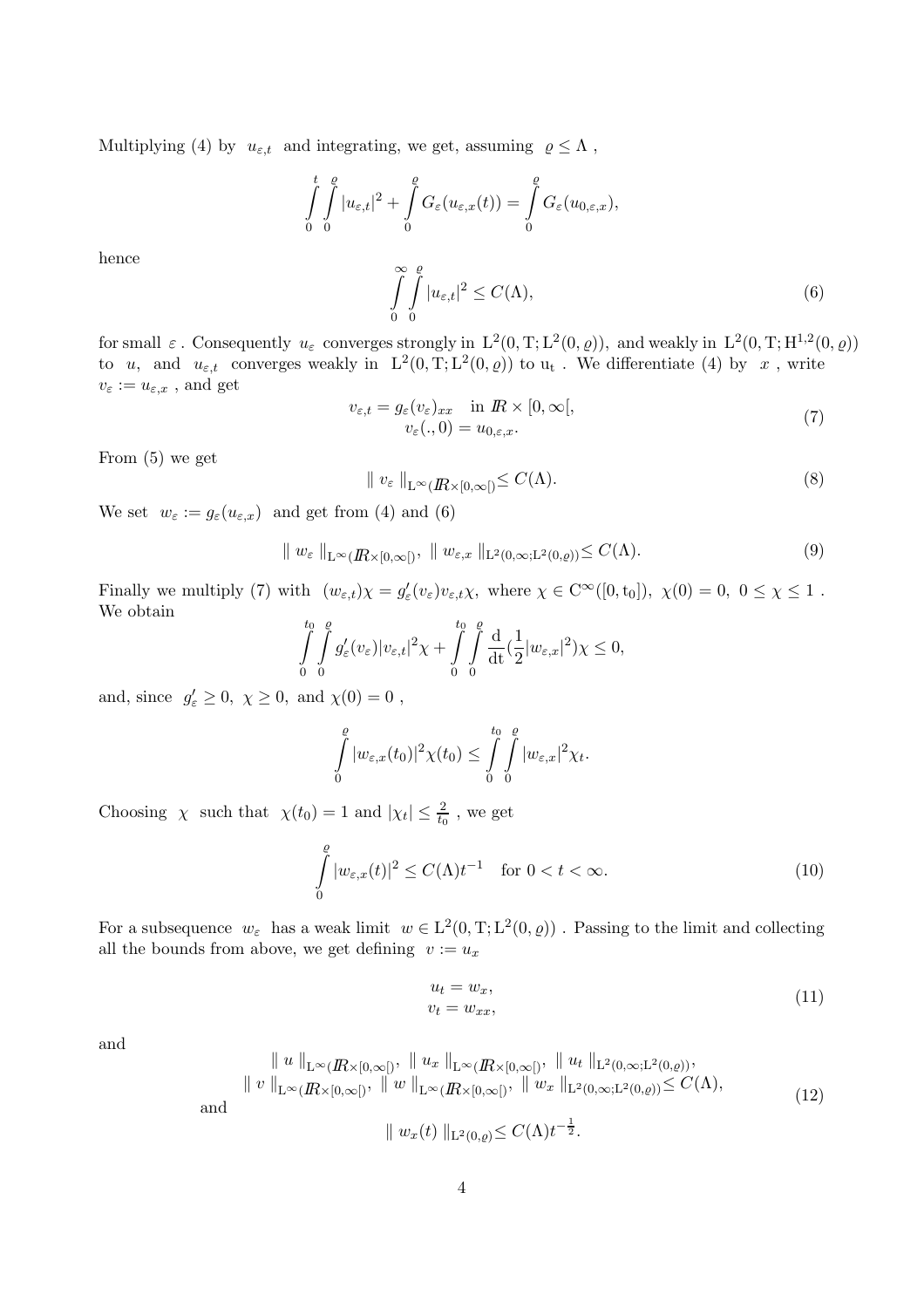Further

$$
"w\in \partial G(u_x)"
$$

in some sense which is specified in the next subsection.  $w$  is given only up to a constant. Finally, since w is periodic, we get from  $(11)$  that

$$
\int\limits_0^{\varrho} u(.,t) = \int\limits_0^{\varrho} u_0.
$$

### 2.2 Faceted solutions

We say that  $\Gamma_t$  is faceted if  $u_x(.,t)$  is piecewise constant. An open interval in which  $u_x$  is constant and for which  $u_x$  is discontinuous at the end points is said to be a facet. We say that a facet is a Wulff-shape facet if its normal direction is the normal direction to a facet occurring in the Wulff-shape. If all the facets of a faceted curve are Wulff-shape facets then we say the curve is a Wulff curve.

The normal directions of the Wulff-shape are supposed to be the preferred normal directions of  $\Gamma_t$ . One might expect the typical  $\Gamma_t$  would be a Wulff curve whose adjacent normal directions should be adjacent in the Wulff-shape either in the same order or reversed. But  $\Gamma_t$  need not attain this type instantly. Indeed, we will give examples below that non-Wulff-shape directions can stay even for the whole time of the evolution. Nevertheless the above type is very attractive for  $\Gamma_t$ . We will prove that  $\Gamma_t$  remains faceted when  $\Gamma_0$  is faceted. Moreover if the normal directions of two adjacent facets of  $\Gamma_0$  are not adjacent in the Wulff-shape then the evolution inserts those facets with normal directions in the Wulff-shape between the two adjacent facets, and these facets are inserted instantly. Also non-Wulff-shape facets cannot increase in length and, generally, they shrink.

We recall

$$
g = \alpha_0 + \sum_{i=1}^{N} \alpha_i \chi_{]p_i, \infty[},
$$
\n(1)

where  $p_1 < \ldots < p_N$  correspond through (2.1.1) to the normal directions of the facets of the Wulff-shape and  $\alpha_1, \ldots, \alpha_N > 0$  are the respective lengths of the facets in the Wulff-shape.  $\alpha_0$ is arbitrary. We are seeking solutions of (2.1.2 - 3 - 11) which have in space piecewise constant  $u_x = v$ . We consider  $s_i \in C^0([0, t_0])$  for  $i \in \mathbb{Z}$  such that

$$
v(x,t) = q_i \quad \text{for } s_{i-1}(t) < x < s_i(t),\tag{2}
$$

where  $s_{i-1}(t) < s_i(t)$  for  $t \in [0, t_0]$  and  $q_i \neq q_{i+1}$  is assumed. Since v shall be periodic we assume that  $q_{i+n} = q_i$  and  $s_{i+n} = s_i + \rho$ , for some  $n \geq 2$  so that we have a finitely faceted curve with at least two facets. Next we define  $w \in g(v)$ , where g is considered as a set-valued function.  $g(q)$  consists of exactly one element when  $q \notin \{p_1, \ldots, p_N\}$ , and it is a closed interval of length  $\alpha_i$  for  $q = p_i$ . First we have to demand

$$
w(s_i(t),t) \in g(q_i) \cap g(q_{i+1}).
$$
\n
$$
(3)
$$

It is easily seen that  $\#(g(q_i) \cap g(q_{i+1})) \leq 1$  when  $q_i \neq q_{i+1}$ , and  $g(q_i) \cap g(q_{i+1}) \neq \emptyset$  if and only if there is a  $j \in \{1, ..., N+1\}$  such that  $p_{j-1} \le q_i, q_{i+1} \le p_j$ . Here we have set  $p_0 = -\infty$  and  $p_{N+1} = +\infty$ . At this stage we assume that adjacent slopes of u are admissible, that is

$$
g(q_i) \cap g(q_{i+1}) \neq \emptyset, \tag{4}
$$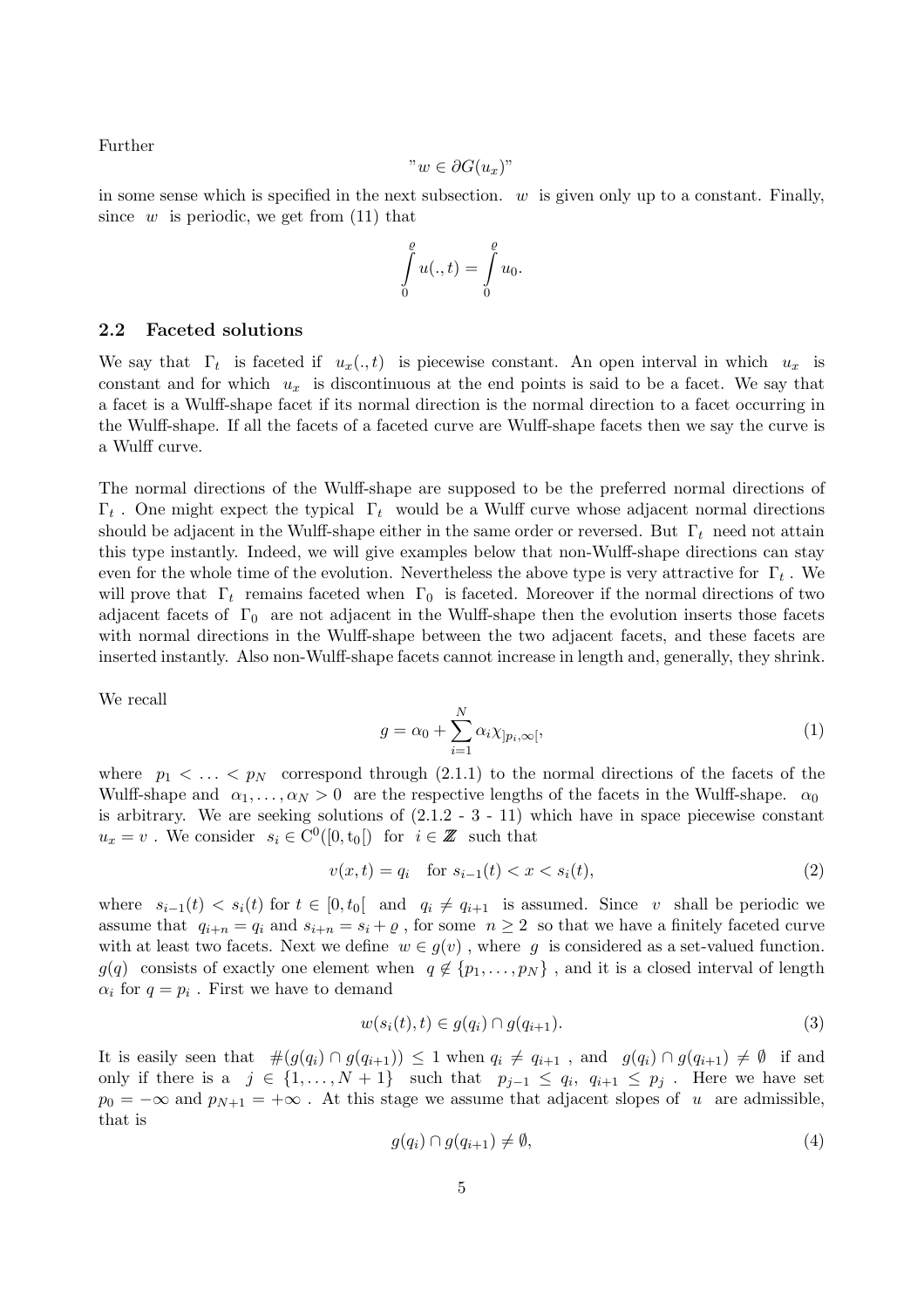and we denote the unique element of this set by  $\alpha_{q_i,q_{i+1}}$ . (4) reflects the above mentioned claim that adjacent normal directions in  $\Gamma_t$  should be adjacent in the Wulff-shape. (3) reads now

$$
w(s_i(t),t) = \alpha_{q_i,q_{i+1}}.\tag{3}
$$

We extend  $w(., t)$  to be periodic and continuous on  $\mathbb{R}$  such that si $\int$  $\int_{s_i} |w_x|^2$  is minimized, that is  $w(., t)$  is piecewise linear or equivalently  $w_{xx}(., t) = 0$  on  $]s_{i-1}(t), s_i(t)[$ . Therefore

$$
w_x(x,t) = \frac{\alpha_{q_i,q_{i+1}} - \alpha_{q_{i-1},q_i}}{s_i(t) - s_{i-1}(t)} \quad \text{for } s_{i-1}(t) < x < s_i(t). \tag{5}
$$

Next we derive a system of ordinary differential equations for  $\{s_i\}$  assuming that  $s_i$  is differentiable. We choose  $s_{i-1}(t) < \beta^{-} < s_i(t) < \beta^{+} < s_{i+1}(t)$  and compute

$$
\int_{\beta^-}^{\beta^+} v = (s_i(t) - \beta^-)q_i + (\beta^+ - s_i(t))q_{i+1},
$$

hence

$$
\frac{\mathrm{d}}{\mathrm{d}t} \int_{\beta^-}^{\beta^+} v = s_i'(t)(q_i - q_{i+1}).
$$

Further, using (5),

$$
\int_{\beta^-}^{\beta^+} w_{xx}(.,t) = w_x(\beta^+,t) - w_x(\beta^-,t) = \frac{\alpha_{q_{i+1},q_{i+2}} - \alpha_{q_i,q_{i+1}}}{s_{i+1}(t) - s_i(t)} - \frac{\alpha_{q_i,q_{i+1}} - \alpha_{q_{i-1},q_i}}{s_i(t) - s_{i-1}(t)}.
$$

Requiring  $v_t = w_{xx}$  in the sense of distributions, see (2.1.11) yields

$$
s'_{i}(t) = \frac{1}{q_{i} - q_{i+1}} \left( \frac{\alpha_{q_{i+1}, q_{i+2}} - \alpha_{q_{i}, q_{i+1}}}{s_{i+1}(t) - s_{i}(t)} - \frac{\alpha_{q_{i}, q_{i+1}} - \alpha_{q_{i-1}, q_{i}}}{s_{i}(t) - s_{i-1}(t)} \right). \tag{6}
$$

These equations are supplemented by the initial conditions

$$
s_i(0) = s_{i,0},
$$

where  $s_{i-1,0} < s_{i,0}$  and  $s_{i+n,0} = s_{i,0} + \varrho$  is assumed. Taking into account that  $q_{i+n} = q_i$ , standard theory of ordinary differential equations gives the existence of a unique solution  $s_i \in C^1([0, t_0])$ to (6). Moreover we take  $0 < t_0 \leq \infty$  such that  $[0, t_0]$  is the maximal interval of the solution.

Now we assume that  $\{s_i\}$ ,  $w_x$ , and v are defined by (6),(5), and (2), and show that  $v_t = w_{xx}$ . Take  $\eta \in C_0^{\infty}(\mathcal{B}^-, \mathcal{B}^+])$ . We obtain

$$
-\int_{\beta^-}^{\beta^+} w_x \eta_x = \eta(s_i(t)) (w_x(s_i(t), t) - w_x(s_i(t), t)) = \eta(s_i(t)) (q_i - q_{i+1}) s_i'(t)
$$
\n(7)

with  $(5)$  and  $(6)$ . For  $\eta \in C_0^{\infty}(\beta^-,\beta^+[\times \mathcal{U}(t))$ , where  $U(t)$  is some neighbourhood of  $t$ , we get

$$
\int_{\beta^-}^{\beta^+} v \eta = \int_{\beta^-}^{s_i(t)} q_i \eta + \int_{s_i(t)}^{\beta^+} q_{i+1} \eta
$$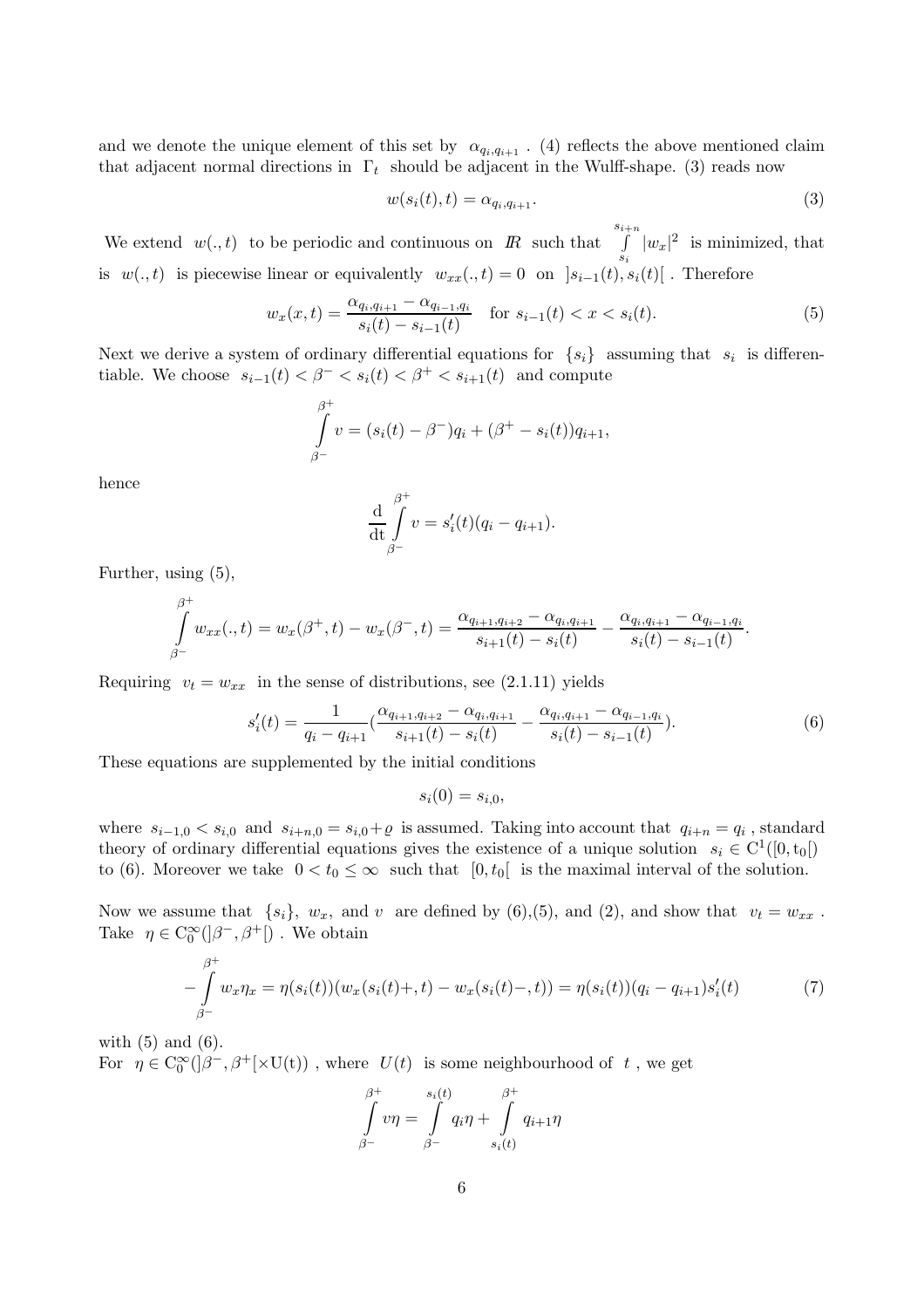and

$$
\frac{\mathrm{d}}{\mathrm{d}t} \int_{\beta^-}^{\beta^+} v \eta = \eta(s_i(t), t) (q_i - q_{i+1}) s_i'(t) + \int_{\beta^-}^{\beta^+} v \eta_t =
$$
\n
$$
= -\int_{\beta^-}^{\beta^+} w_x \eta_x + \int_{\beta^-}^{\beta^+} v \eta_t
$$

with (7). For periodic  $\eta \in C^{\infty}(I\!\!R \times [0,T]), \eta(T) = 0$  this yields

$$
-\int_{0}^{T} \int_{0}^{e} v\eta_{t} - \int_{0}^{e} v(0)\eta(0) + \int_{0}^{T} \int_{0}^{e} w_{x}\eta_{x} = 0,
$$
\n(8)

hence  $v_t = w_{xx}$  is satisfied in the weak sense. Defining  $u(x,t) := \mu(t) + \int_0^x u(x) dt$  $v(y, t)$ dy we get easily

$$
u_x=v.
$$

Choosing  $\mu$  such that  $\varrho$ R 0  $u(t)$  is constant a simple calculation yields

$$
u_t = w_x
$$

from (8). For u being periodic we have to assume that  $\varrho$ R  $\int_0^1 v(0) = 0$  that is the initial data  $u_0$  for  $u(0)$  is periodic. Observe that (8) implies  $\frac{d}{dt}$  $\varrho$ R 0  $v=0$ . Since  $w \in g(v) = g(u_x)$  we get for all  $h \in \mathbb{R}$ 

$$
G(h) - G(u_x) \ge w(h - u_x).
$$

Therefore for periodic  $\eta \in L^2(0, T; H^{1,2}(0, \varrho))$  we get

$$
\int_{0}^{T} \int_{0}^{a} G(\eta_x) - G(u_x) \ge \int_{0}^{T} \int_{0}^{a} w(\eta - u)_x =
$$
\n
$$
= - \int_{0}^{T} \int_{0}^{a} w_x(\eta - u) = \int_{0}^{T} \int_{0}^{a} u_t(u - \eta),
$$
\n(9)

hence u is the unique solution of (2.1.3) with initial data  $u_0$  given up to a constant by  $q_i$  and  $s_{i,0}$ .

The conclusion of this subsection is that for any periodic, faceted  $\Gamma_0$ , which is admissible in the sense of  $(4)$ , we can construct the solution of  $(2.1.3)$  through solving the system of ordinary differential equations (6) for a short time. For this time the solution remains faceted, but if the initial data admits slopes which do not occur in the Wulff-shape they do not disappear instantly. So far the information we obtain by the above construction is only for a limited time. In the next subsection we will extend our construction to get a representation for all time.

## 2.3 Continuation for all time

We investigate the solution  $u, v, w$  on  $[0, t_0]$  constructed in the previous subsection for  $t \uparrow t_0 < \infty$ . We know that the solution u exists on  $[0, \infty[$  and  $u \in C^0([0, \infty[, L^2(0, \varrho))$ , especially

$$
u(t) \to u(t_0) \quad \text{strongly in } \mathcal{L}^2_{\text{loc}}(I\!\!R) \text{ for } t \to t_0. \tag{1}
$$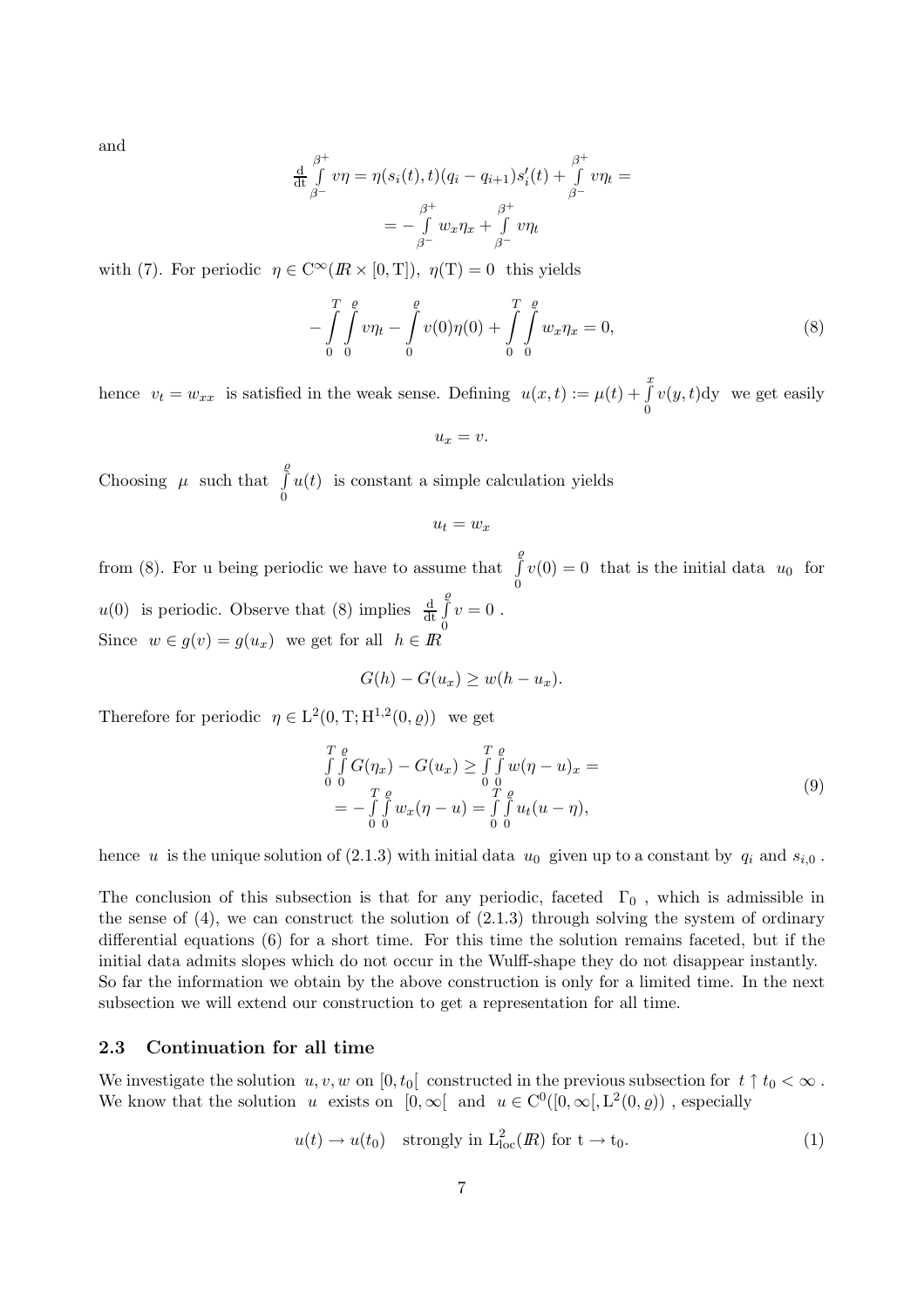To extend our representation in the manner of  $(2.2)$  it suffices to show that  $u(t_0)$  is faceted and admissible in the sense of (2.2.4). We are then able to set up a new system of ordinary differential equations and continue our solution for a short time. Indeed, we will show that  $u(t_0)$  has fewer facets than  $u(t)$  for  $t < t_0$ , therefore the construction of (2.2) will give in a finite number of stages a representation of u on  $[0,\infty]$ .

We know

$$
u_x(.,t) = q_i
$$
 on  $|s_{i-1}(t), s_i(t)|$ .

 $s_i$  satisfies the following system of ordinary differential equations

$$
s'_{i}(t) = \frac{\sigma_{i}}{\Delta_{i}(s_{i} - s_{i-1})} - \frac{\sigma_{i+1}}{\Delta_{i}(s_{i+1} - s_{i})},
$$
  
\n
$$
s_{i}(0) = s_{i,0},
$$
\n(2)

where  $\sigma_i := \alpha_{q_i,q_{i+1}} - \alpha_{q_{i-1},q_i}$  and  $\Delta_i := q_{i+1} - q_i$ . Since  $\alpha_{q_i,q_{i+1}} \in g(q_i) \cap g(q_{i+1})$  and g is monotone increasing, we get

$$
\frac{\sigma_i}{\Delta_i}, \frac{\sigma_{i+1}}{\Delta_i} \ge 0. \tag{3}
$$

If  $q_i > q_{i-1}$  then  $\alpha_{q_i,q_{i-1}} = \lim_{q \uparrow q_i} g(q)$ . Therefore if  $q_i > q_{i+1}, q_{i-1}$  then  $\sigma_i = 0$ . Taking i such that  $q_i$  is maximal we conclude that there is an i with  $\sigma_i = 0$ . From (2) we get

and  

$$
s'_{i} \leq 0, \ s'_{i-1} \geq 0,
$$

$$
s_{i-1,0} \leq s_{i-1}(t) < s_{i}(t) \leq s_{i,0}.
$$

Now for any  $j \in \mathbb{Z}$  we can choose  $k \in \mathbb{Z}$  such that  $i + kn \leq j < i + (k+1)n$  and get, taking into account  $s_{i+n} = s_i + \varrho$ ,

$$
s_{i+kn-1,0} \le s_j(t) \le s_{i+(k+1)n,0}.
$$

Therefore each  $s_i$  is bounded, and there is a sequence  $t_l \uparrow t_0$  such that

$$
s_j(t_l) \to s_j^{\infty}.\tag{4}
$$

This yields

$$
v(t_l) \to v^{\infty}
$$
 strongly in  $L^2_{loc}(I\!\!R)$ ,

where  $v^{\infty}(x) := q_i$  for  $s_{i-1}^{\infty} < x < s_i^{\infty}$ . As  $u(t_l)_x = v(t_l)$  and  $u(t_l) \to u(t_0)$  strongly in  $L^2_{loc}(I\!\!R)$ , we obtain  $u(t_0)_x = v^\infty$  and  $u(t_0)$  is faceted. Because  $[0, t_0]$  is the maximal solution interval for (2), there is a  $j \in \mathbb{Z}$  such that  $s_{j-1}^{\infty} = s_j^{\infty}$ , that is at least one facet has disappeared, and  $u(t_0)$ has less than  $n$  facets.

It remains to show that  $u(t_0)$  is admissible, that is (2.2.4) holds. Let  $s_{i-1}^{\infty} < s_i^{\infty} = \ldots = s_{i+k}^{\infty} <$  $s_{i+k+1}^{\infty}$ ,  $k \geq 0$  be an endpoint of a facet of  $u(t_0)$ . The adjacent slopes are  $q_i$  and  $q_{i+k+1}$ . We have to show

$$
g(q_i) \cap g(q_{i+k+1}) \neq \emptyset. \tag{5}
$$

When  $k = 0$  this follows directly from  $(2.2.4)$ .

In case  $k \ge 1$  we take  $j \in \{i+1, \ldots, i+k\}$ . We know  $s_j(t_l) - s_{j-1}(t_l) \to 0$ . From (2.2.3) we get

$$
|\alpha_{q_{j+1},q_j} - \alpha_{q_j,q_{j-1}}| = |w(s_j(t_l), t_l) - w(s_{j-1}(t_l), t_l)| \le
$$
  

$$
\le C || w_x(t_l) ||_{L^2(0,\varrho)} |s_j(t_l) - s_{j-1}(t_l)|^{\frac{1}{2}} \le C(\Lambda) t_l^{-\frac{1}{2}} |s_j(t_l) - s_{j-1}(t_l)|^{\frac{1}{2}} \to 0,
$$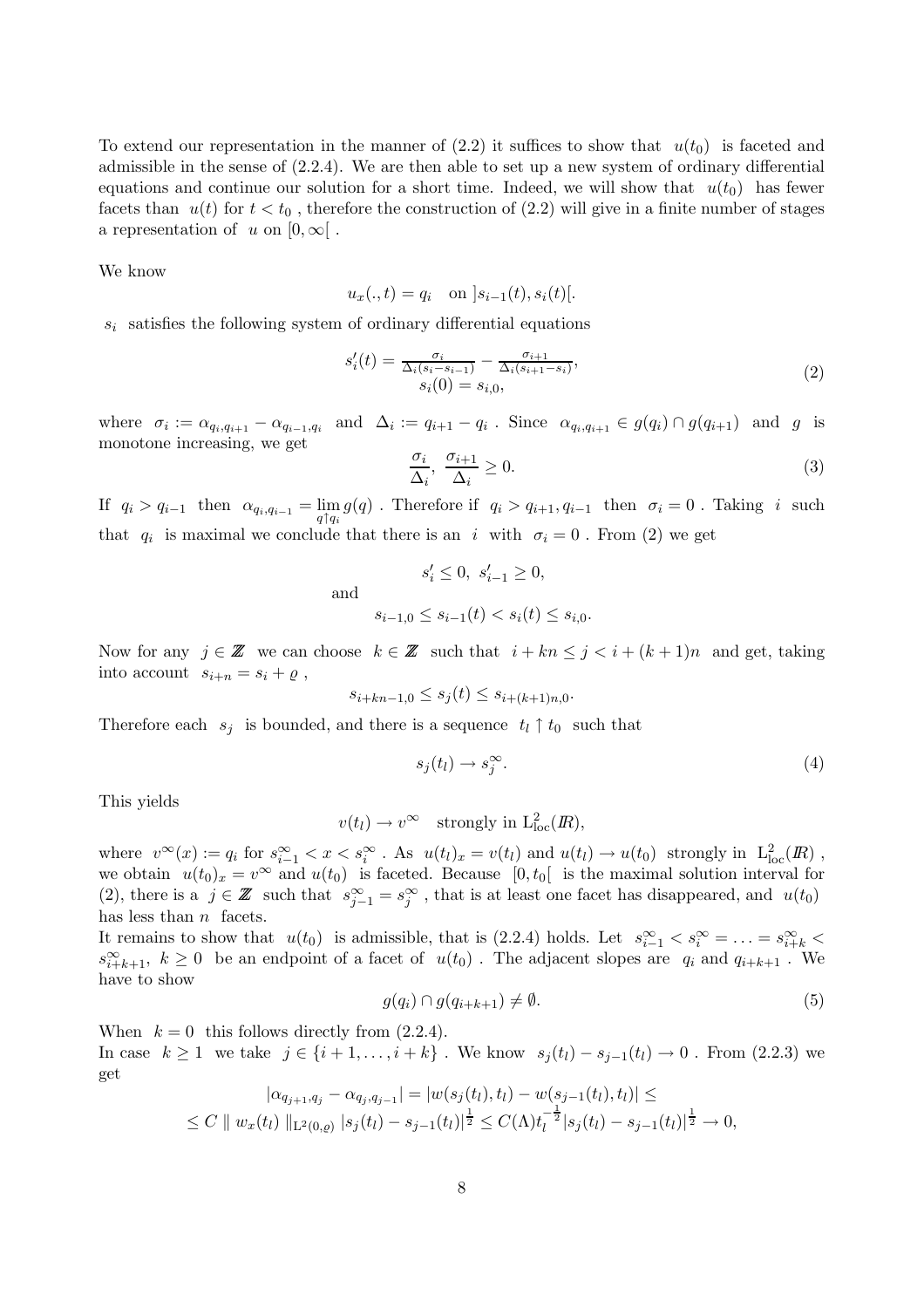where we have used  $(2.1.12)$ . Therefore we obtain

$$
\alpha_{q_i,q_{i+1}} = \alpha_{q_{i+1},q_{i+2}} = \ldots = \alpha_{q_{i+k},q_{i+k+1}} \in g(q_i) \cap \ldots \cap g(q_{i+k+1}) \neq \emptyset,
$$

which yields  $(5)$ .

We have proved the following proposition:

### Proposition (2.3)

For any periodic, faceted initial data  $u_0$ , which is admissible in the sense of  $(2.2.4)$ , the solution of the variational inequality  $(2.1.3)$  remains faceted and satisfies  $(2.2.4)$ . Moreover, Wulff curves remain Wulff curves. No facets are created and facets disappear only at a finite number of times. In the intervals between these times of disappearance the endpoints of the facets satisfy a system of ordinary differential equations of the same type as (2.3.2).

#### Remarks:

- (i) In subsection (2.5), we will show that this proposition is valid even if the initial data is not admissible.
- (ii) On facets with non-Wulff-shape slopes, we see that w is constant. Hence  $u_t = w_x = 0$  in the interior of such facets, and these facets do not move at all.

#### 2.4 Stationary states and asymptotics

We are looking for stationary, that is time independent solutions of  $(2.1.3)$  that are periodic, faceted, and satisfy  $(2.2.4)$ . Then the endpoints of the facets  $s_i$  are constant. Since there is at least one i such that  $\sigma_i = 0$  in (2.3.2), we conclude from (2.3.2) that u is stationary if and only if all  $\sigma_i$  vanish. In terms of the slopes  $q_i$  this is equivalent that there is a  $j \in \{1, ..., N+1\}$  such that  $p_{j-1} \le q_1, \ldots, q_n \le p_j$ , where  $p_1, \ldots, p_N$  are the Wulff-shape slopes,  $p_0 := -\infty$  and  $p_{N+1} = +\infty$ . Therefore the stationary Wulff curves are precisely those whose crystalline curvature as defined in [13] is zero.

Incidentally this gives examples, where the initial data has non-Wulff-shape slopes which remain throughout the whole evolution.

Next we consider the asymptotic behaviour of the solution of Proposition(2.3) as  $t \to \infty$ . We assume that  $t_0 \geq 0$  is the final time at which facets disappear. From the differential system (2.3.2) in  $[t_0, \infty]$  we get as above, for  $t \geq t_0$ ,

$$
|\alpha_{q_{i+1},q_i} - \alpha_{q_i,q_{i-1}}| = |w(s_i(t),t) - w(s_{i-1}(t),t)| \le
$$
  
\n
$$
\le C \parallel w_x(t) \parallel_{\mathbb{L}^2(0,\rho)} |s_i(t) - s_{i-1}(t)|^{\frac{1}{2}} \le C(\Lambda) \varrho^{\frac{1}{2}} t^{-\frac{1}{2}} \to 0
$$

Therefore  $\alpha_{q_{i+1},q_i} = \alpha_{q_i,q_{i-1}}$  and all  $\sigma_i = 0$ . Moreover, we can bound  $t_0$ . From (2.2.1), we conclude that if  $\alpha_{q_{i+1},q_i} \neq \alpha_{q_i,q_{i-1}}$  then  $|\alpha_{q_{i+1},q_i} - \alpha_{q_i,q_{i-1}}| = \alpha_j \geq c_0(\gamma)$  for some  $j \in \{1, ..., N\}$ . Therefore the above computation yields

$$
t_0 \le C(\Lambda, \gamma) \varrho^{\frac{1}{2}}.
$$
\n<sup>(1)</sup>

Together with the above discussion we conclude that solutions of Proposition(2.3) attain after a finite time a stationary state, and this time is uniformly bounded for faceted initial data bounded in  $C^{0,1}$ .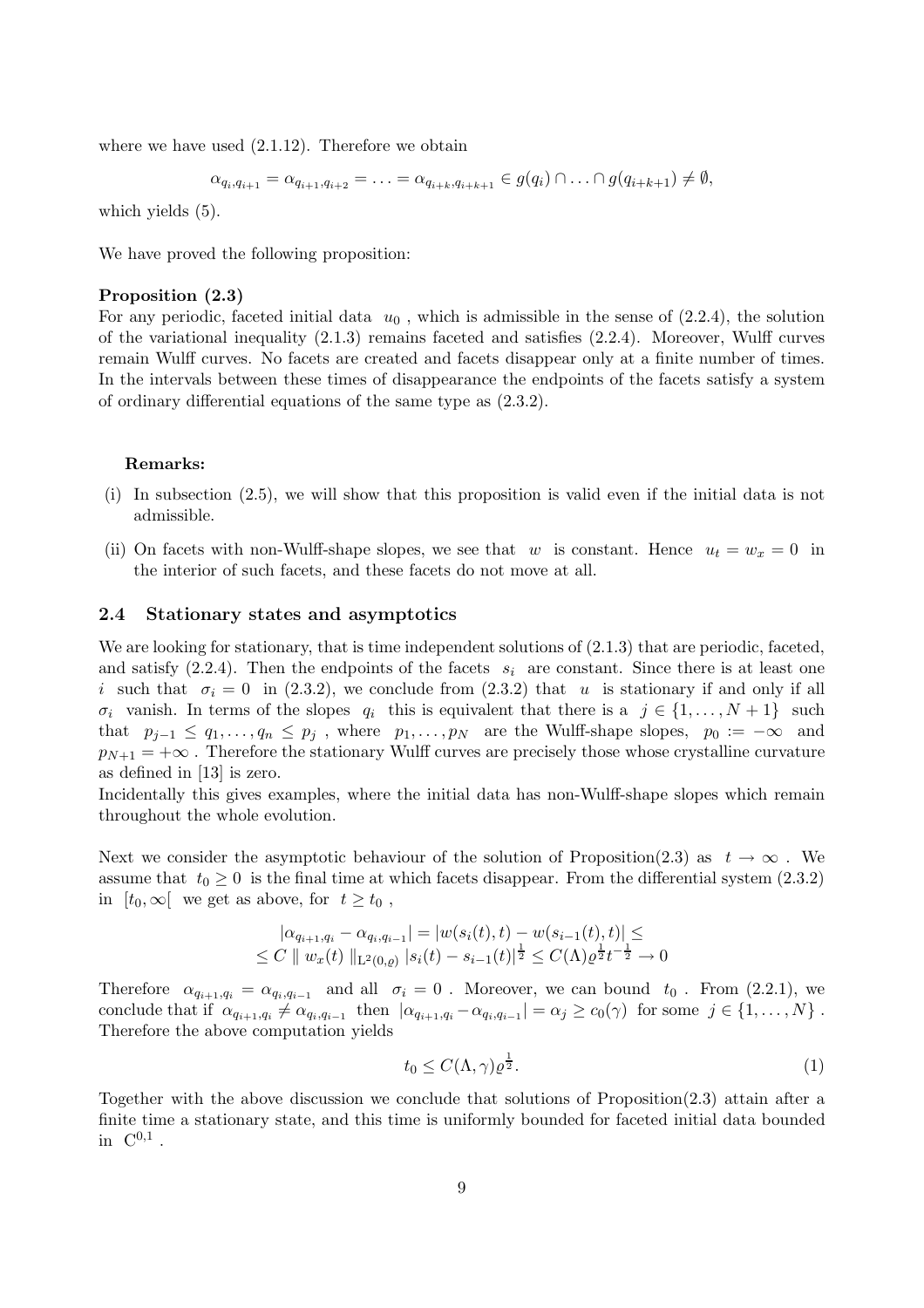## 2.5 The admissibility condition

In this subsection we finally want to remove the admissibility condition (2.2.4), that is

$$
g(q_i) \cap g(q_{i+1}) \neq \emptyset \tag{1}
$$

for two adjacent slopes  $q_i$  and  $q_{i+1}$ . As already pointed out in (2.2) it is violated if and only if there are Wulff-shape slopes strictly between  $q_i$  and  $q_{i+1}$ , more precisely, if  $q_i < q_{i+1}$  this means

$$
p_{j-1} \le q_i < p_j < \ldots < p_{j+k} < q_{i+1} \le p_{j+k+1} \tag{2}
$$

for some  $j \in \{1, \ldots, N\}$  and  $k \geq 0$ . We will prove that in this case the evolution instantly creates facets with slopes  $p_j, \ldots, p_{j+k}$  between the facet i and  $i+1$ . Obviously, after this creation the evolving curves are admissible, and Proposition (2.3) applies.

We give two heuristical reasons why exactly these Wulff-shape slopes are inserted. Firstly, if  $q_{i-1} < q_i = p_j < q_{i+1}$  then  $\sigma_i \neq 0$ , where  $\sigma_i$  is defined in (2.3.2). Secondly, if  $s_i(t) - s_{i-1}(t) \rightarrow$ 0 as  $t \rightarrow t_0$ , then, as already computed in (2.3),

$$
|\sigma_i| = |\alpha_{q_{i+1},q_i} - \alpha_{q_i,q_{i-1}}| = |w(s_i(t),t) - w(s_{i-1}(t),t)| \le
$$
  
\n
$$
\le C \parallel w_x(t) \parallel_{L^2(0,\rho)} |s_i(t) - s_{i-1}(t)|^{\frac{1}{2}} \le Ct^{-\frac{1}{2}} |s_i(t) - s_{i-1}(t)|^{\frac{1}{2}} \to 0,
$$

that is  $\sigma_i = 0$ . Therefore a facet can only disappear when its corresponding  $\sigma_{\dots}$  in the differential system (2.3.2) vanishes.

When the initial data is not admissible, we cannot define  $w$  as in (2.2.3). Therefore we introduce hidden facets of length zero with the respective Wulff-shape slopes as in (2) between two facets which are not admissible. Then we can set up the differential system (2.3.2), but now our initial data satisfy only  $s_{i,0} \geq s_{i-1,0}$ . Nevertheless we know from the above remark, that

$$
s_{i,0} = s_{i-1,0} \Rightarrow \sigma_i \neq 0. \tag{3}
$$

We will solve  $(2.3.2)$  when  $s_{i,0} > s_{i-1,0}$  is replaced by (3). We define  $l_i := s_i - s_{i-1}$  and conclude from (2.3.2)

$$
l'_{i} = \left(\frac{\sigma_{i}}{\Delta_{i}} + \frac{\sigma_{i}}{\Delta_{i-1}}\right) \frac{1}{l_{i}} - \frac{\sigma_{i+1}}{\Delta_{i}} \frac{1}{l_{i+1}} - \frac{\sigma_{i-1}}{\Delta_{i-1}} \frac{1}{l_{i-1}}.
$$

From (2.3.3) we get, choosing  $\Lambda$  large enough, for  $\sigma_i \neq 0$ 

$$
\Lambda^{-1} \le \frac{\sigma_i}{\Delta_i}, \ \frac{\sigma_i}{\Delta_{i-1}} \le \Lambda. \tag{4}
$$

We prove the following lemma.

#### Lemma 1:

We consider  $2 \le n \le \Lambda$ ,  $\mu > 0$ ,  $0 < t_1 < t_0$  which satisfy

- (a) If  $\sigma_i = 0$  then  $l_i(0) \geq 2\mu$  and  $\forall 0 \leq t \leq t_1 : l_i(t) \geq \mu$ .
- (b) There is an i with  $\sigma_i = 0$  and  $l_i(t_1) = \mu$ .

Then

$$
t_1 \ge c_0(\Lambda)\mu^2
$$

and

$$
\forall i: \ \forall 0 \le t \le t_1: \quad l_i(t) \ge c_0(\Lambda) \alpha t^{\frac{1}{2}},
$$

$$
|s'_i(t)| \le \frac{C(\Lambda)}{\alpha} t^{-\frac{1}{2}},
$$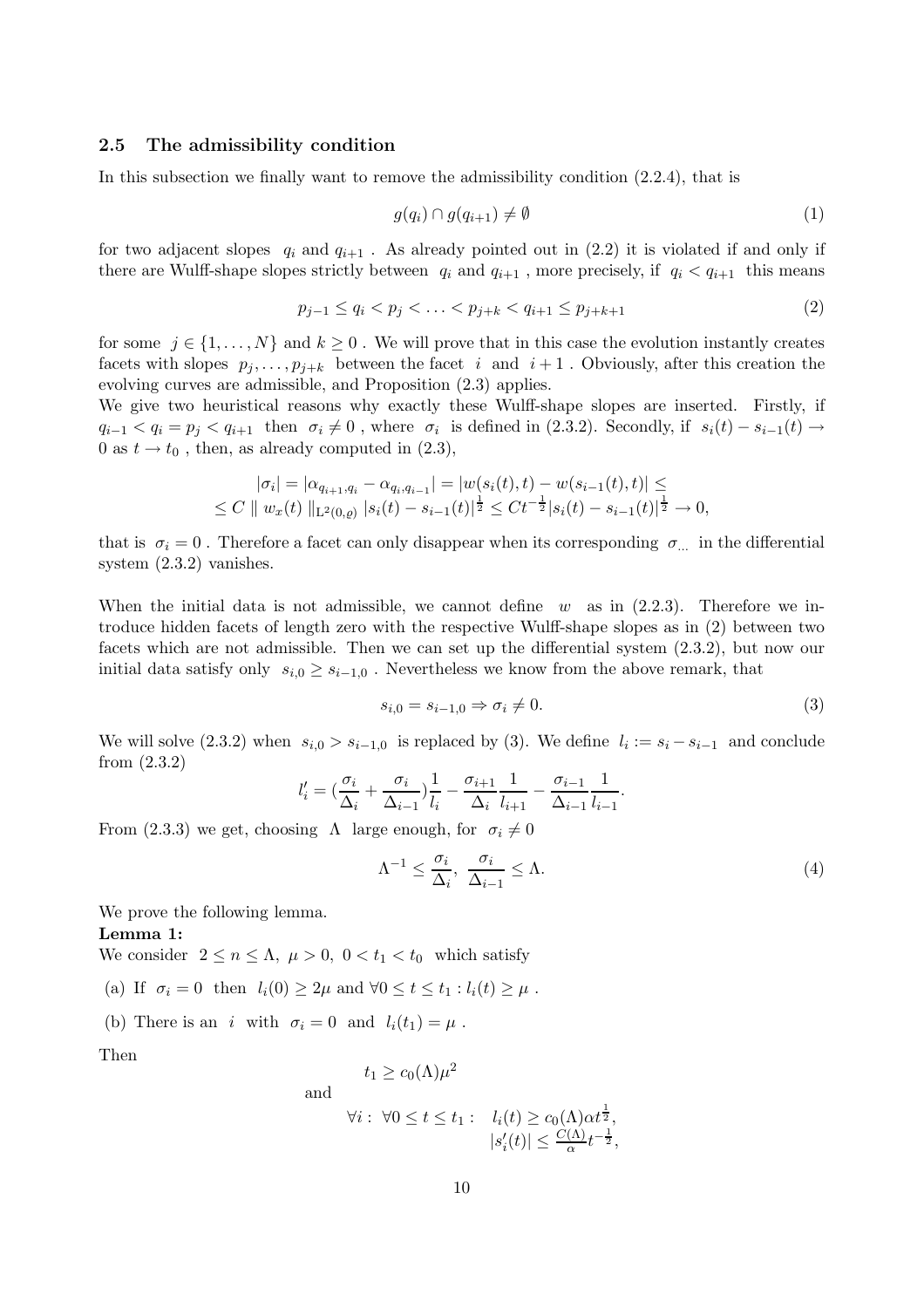where  $\alpha = \min(\frac{\mu}{\sqrt{t}})$  $\frac{t}{t_1}, 1)$ . Proof: For  $1 \leq k \leq n$  we define  $l_{i,k} := \sum_{i=1}^{i+k-1}$  $\sum_{j=i} l_j$  and get from  $(2.3.2)$ 

$$
l'_{i,k} = s'_{i+k-1} - s'_{i-1} = \frac{\sigma_{i+k-1}}{\Delta_{i+k-1}} \frac{1}{l_{i+k-1}} + \frac{\sigma_i}{\Delta_{i-1}} \frac{1}{l_i} - \frac{\sigma_{i+k}}{\Delta_{i+k-1}} \frac{1}{l_{i+k}} - \frac{\sigma_{i-1}}{\Delta_{i-1}} \frac{1}{l_{i-1}}.
$$

Therefore

$$
\sigma_i, \ldots, \sigma_{i+k-1} \neq 0 \tag{5}
$$

implies with (4)

$$
l'_{i,k} \ge \frac{c_0(\Lambda)}{l_{i,k}} - \frac{C(\Lambda)}{l_{i+k}} - \frac{C(\Lambda)}{l_{i-1}}.\tag{6}
$$

We prove several assertions, where always (5) and  $0 < \beta_0 \le 1$  is assumed.

(i) If  $l_{i-1}(t)$ ,  $l_{i+k}(t) \geq \beta_0 \sqrt{t}$  for all  $t \in [0, t_1]$ , then  $l_{i,k}(t) \geq c_0(\Lambda)\beta_0\sqrt{t}$  for all  $t \in [0, t_1]$ . Proof: For any  $0 < \beta \le 1$  we have  $\lim_{t \downarrow 0} (l_{i,k}(t) - \beta \sqrt{t}) = s_{i+k-1,0} - s_{i-1,0} > 0$ . Suppose there is

$$
\tilde{t} \in [0, t_1]
$$
 such that  $\forall 0 \le t \le \tilde{t}: l_{i,k}(t) \ge \beta \sqrt{t}$  and  $l_{i,k}(\tilde{t}) = \beta \sqrt{\tilde{t}}$ . Then (5) and (6) imply

$$
0 \ge l'_{i,k}(\tilde{t}) - \frac{\beta}{2} \tilde{t}^{-\frac{1}{2}} \ge \tilde{t}^{-\frac{1}{2}} \left( \frac{c_0(\Lambda)}{\beta} - \frac{C(\Lambda)}{\beta_0} - \frac{\beta}{2} \right),
$$

hence

$$
\beta \geq c_0(\Lambda)\beta_0.
$$

//

(ii) If  $k \geq 2$  and  $l_{i-1}(t)$ ,  $l_{i,k}(t) \geq \beta_0 \sqrt{t}$  for all  $t \in [0, t_1]$ , then  $l_{i,k-1}(t) \geq c_0(\Lambda) \beta_0 \sqrt{t}$  for all  $t \in [0, t_1]$ . Proof:

Again for any  $0 < \beta \le 1$  we have  $\lim_{t \downarrow 0} (l_{i,k-1}(t) - \beta \sqrt{t}) > 0$ . Suppose there is  $\tilde{t} \in [0, t_1]$ such that  $\forall 0 \leq t \leq \tilde{t}: l_{i,k-1}(t) \geq \beta \sqrt{t}$  and  $l_{i,k-1}(\tilde{t}) = \beta \sqrt{t}$ . We assume  $\beta \leq \frac{\beta_0}{2}$  $rac{50}{2}$  and get  $l_{i+k-1}(\tilde{t}) \geq \frac{\beta_0}{2}$ 2  $\overline{\sqrt{\tilde{t}}}$ . (5) and (6) yield

$$
0 \ge l'_{i,k-1}(\tilde{t}) - \frac{\beta}{2} \tilde{t}^{-\frac{1}{2}} \ge \tilde{t}^{-\frac{1}{2}} \left( \frac{c_0(\Lambda)}{\beta} - \frac{C(\Lambda)}{\beta_0} - \frac{\beta}{2} \right),
$$

hence

$$
\beta \geq c_0(\Lambda)\beta_0.
$$

//

(iii) If  $l_{i-1}(t)$ ,  $l_{i,k}(t) \geq \beta_0 \sqrt{t}$  for all  $t \in [0, t_1]$ , then  $l_i(t) \geq c_0(\Lambda)\beta_0\sqrt{t}$  for all  $t \in [0, t_1]$ . Proof:

If  $k = 1$  then  $l_i(t) = l_{i,k}(t) \ge \beta_0 \sqrt{t}$ .

Now we assume  $2 \leq k \leq n$ . From (ii) we get

$$
l_{i,k-1}(t) \ge c_0(\Lambda)\beta_0\sqrt{t},
$$

and from (iii) for  $k-1$  we get

$$
l_i(t) \ge c_0(\Lambda) \beta_0 \sqrt{t}.
$$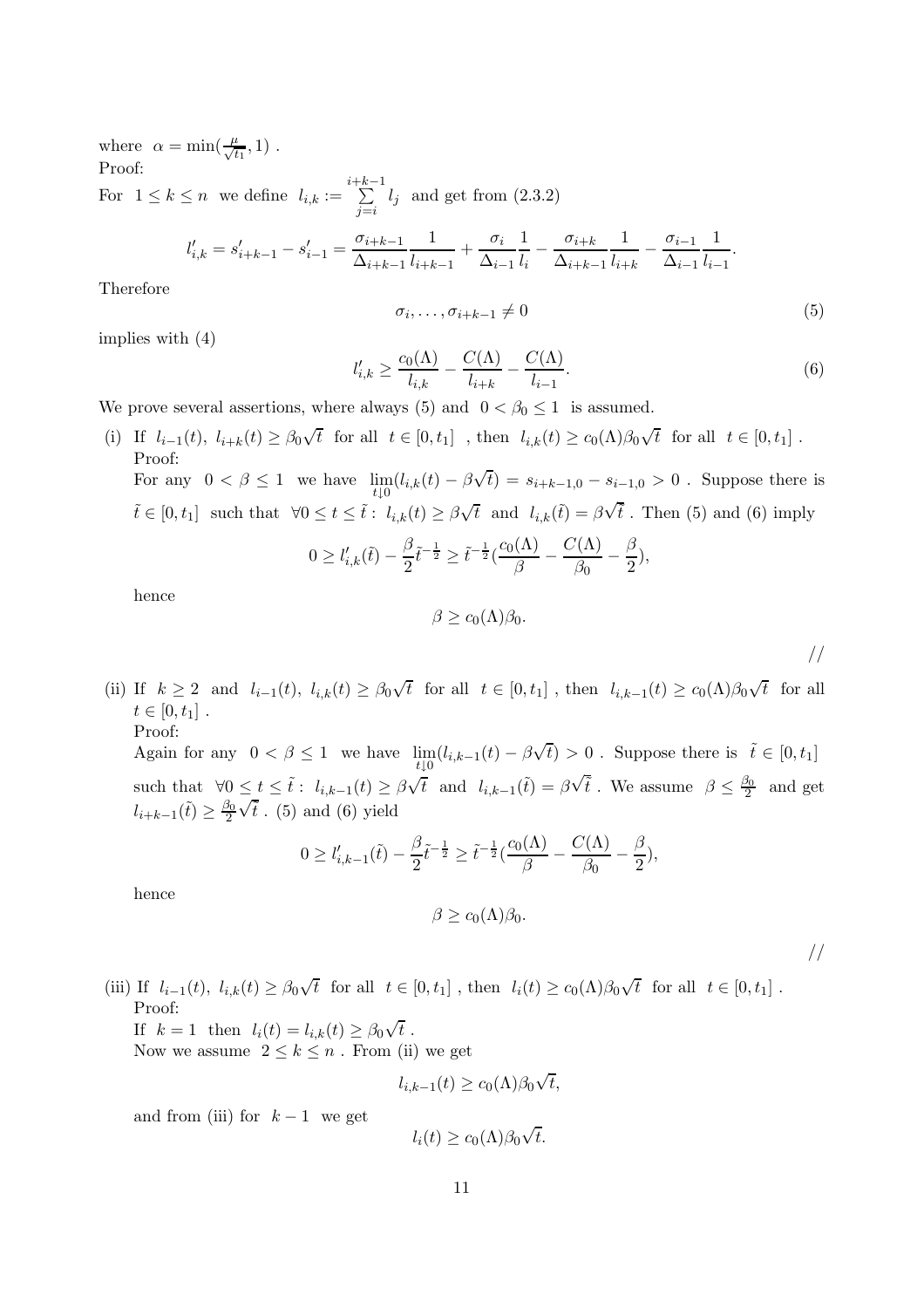- (iv) If  $l_{i-1}(t)$ ,  $l_{i+k}(t) \geq \beta_0 \sqrt{t}$  for all  $t \in [0, t_1]$ , then  $l_i(t) \geq c_0(\Lambda)\beta_0\sqrt{t}$  for all  $t \in [0, t_1]$ . This follows from (i) and (iii).
- //

//

//

(v) If  $l_{i-1}(t)$ ,  $l_{i+k}(t) \geq \beta_0 \sqrt{t}$  for all  $t \in [0, t_1]$ , then  $l_i(t), \ldots, l_{i+k-1}(t) \geq c_0(\Lambda) \beta_0 \sqrt{t}$  for all  $t \in [0, t_1]$ . This follows from (iv) by induction on  $k$ .

From (a) we get for  $0 \le t \le t_1$  and  $\sigma_i = 0$ 

$$
l_i(t) \ge \mu \ge \alpha \sqrt{t},
$$

since  $\alpha = \min(\frac{\mu}{\sqrt{t}})$  $\frac{t}{t_1}$ , 1). Then (v) implies

$$
\forall i: \forall t \in [0, t_1]: \quad l_i(t) \ge c_0(\Lambda) \alpha \sqrt{t},
$$
  
and 
$$
|s'_i(t)|, |l'_i(t)| \le \frac{C(\Lambda)}{\alpha} t^{-\frac{1}{2}}.
$$

Taking  $i \in \mathbb{Z}$  as in (b), we get

$$
\mu \leq |l_i(t) - l_i(0)| \leq \int_0^{t_1} \frac{C(\Lambda)}{\alpha} t^{-\frac{1}{2}} dt = \frac{C(\Lambda)}{\alpha} \sqrt{t_1},
$$

hence

$$
\sqrt{t_1} \ge c_0(\Lambda)\mu\alpha \ge c_0(\Lambda)\mu^2 \frac{1}{\sqrt{t_1}},
$$

and

$$
t_1 \ge c_0(\Lambda)\mu^2.
$$

For solving  $(2.3.2)$  with  $(3)$  instead of  $s_{i,0} > s_{i-1,0}$  we choose  $s_{i,0}^{\delta} \to s_{i,0}$  with  $s_{i,0}^{\delta} >$  $s_{i-1,0}^{\delta}$  and  $s_{i+n,0}^{\delta} = s_{i,0}^{\delta} + \varrho$ . We denote the solution of (2.3.2) with initial data  $\{s_{i,0}^{\delta}\}\$  by  $s_i^{\delta}$  and let  $[0, t_0^{\delta}]$  be the maximal interval where this solution exists. For  $\delta$  small we have for  $\sigma_i = 0$ 

$$
s_{i,0}^{\delta} - s_{i-1,0}^{\delta} \ge \frac{1}{2} \min_{i, \sigma_i = 0} (s_{i,0} - s_{i-1,0}) =: 2\mu > 0.
$$

We have only to consider the case when there is a j with  $s_{j,0} = s_{j-1,0}$ . Then  $\sigma_j \neq 0$  and  $\{s_i^{\delta}\}\$ do not remain stationary, hence according to (2.4)  $t_0^{\delta} < \infty$ . Now since  $t_0^{\delta}$  is the maximal interval there is an  $i \in \mathbb{Z}$  such that  $s_i^{\delta}(t) - s_{i-1}^{\delta}(t) \to 0$  as  $t \uparrow t_0^{\delta}$ . From the above remark we conclude that  $\sigma_i = 0$ . Therefore the assumptions of Lemma 1 are satisfied, and we get

$$
t_0^{\delta} \ge t_1 := c_0(\Lambda)\mu^2,
$$
  
\n
$$
\forall t \in ]0, t_1]: \qquad t_i^{\delta}(t) \ge c_0(\Lambda, \mu)t^{\frac{1}{2}},
$$
  
\n
$$
|(s_i^{\delta})'(t)| \le C(\Lambda, \mu)t^{-\frac{1}{2}}.
$$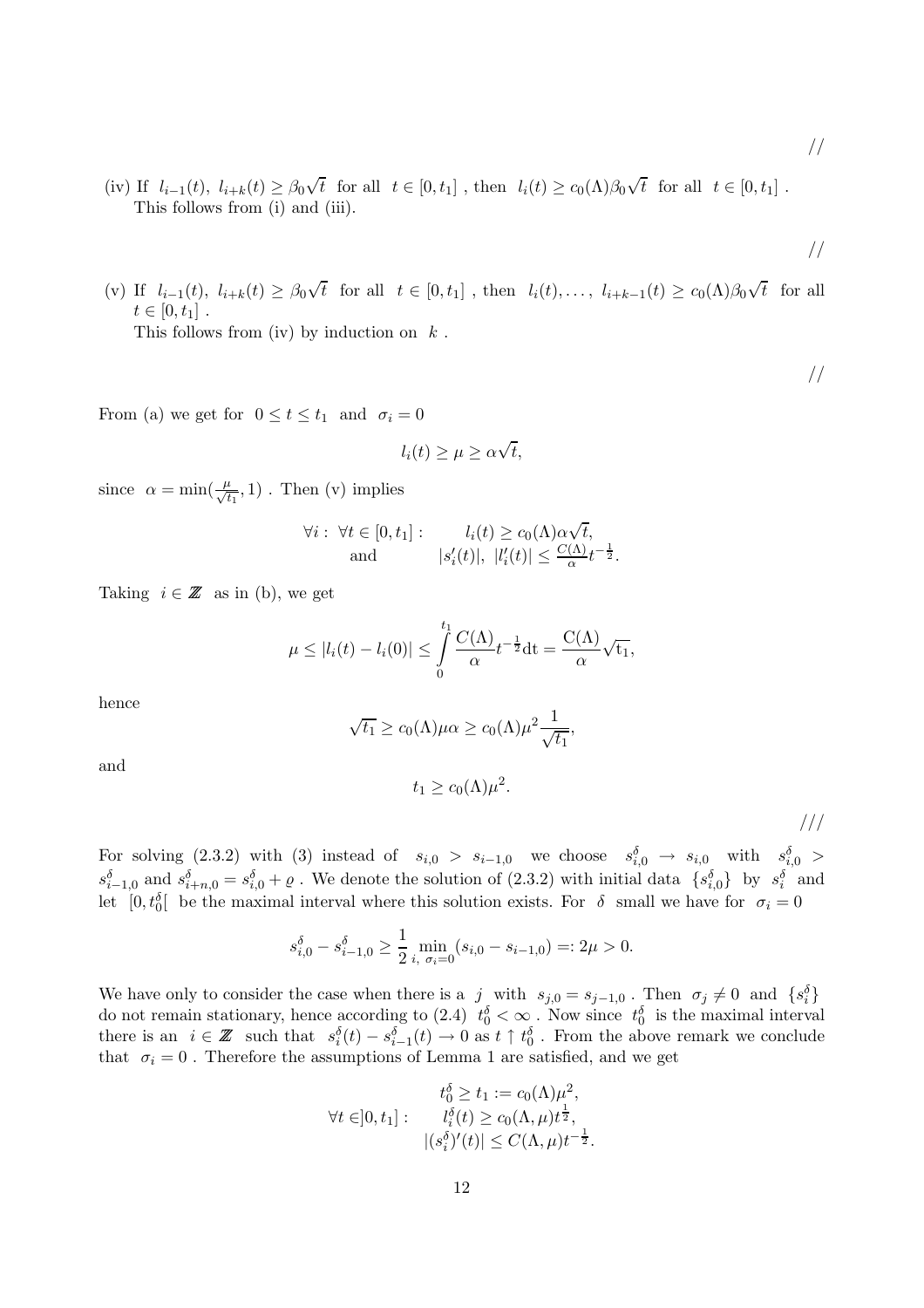This implies that for a subsequence  $s_i^{\delta} \to s_i$  strongly in  $C^{0,\frac{1}{4}}([0,t_1])$ , and  $(s_i^{\delta})' \to s_i'$  weakly in  $L^2(\tau,t_1)$  for any  $\tau > 0$ . Moreover

$$
s_i(t) - s_{i-1}(t) = l_i(t) \ge c_0(\Lambda, \mu)t^{\frac{1}{2}}
$$
 for  $t \in [0, t_1]$ ,  
and  
 $s_i(0) = s_{i,0}$ .

Therefore  $s_i(t) > s_{i-1}(t)$  for  $t \in ]0, t_1]$  and  $(2.3.2)$  is satisfied for  $t \in ]0, t_1]$ . Defining  $u, v, w$  for  ${s_i}$  and  ${q_i}$ , we infer from (2.2) that u is a solution of (2.1.3) in [t, t<sub>1</sub>] for any  $t > 0$ . Since  $u(t) \to u_0$  strongly in  $L^2_{loc}(I\!\! R)$  as  $t \downarrow 0$ , u is the unique solution of (2.1.3) with initial data  $u_0$ .

## 2.6 Curved facets

In this subsection, we give an example to show that the evolution according to crystalline curvature is governed by a system of ordinary differential equations which is related to (2.2.6) even if the initial data are not faceted. Some parts of our chosen initial data are smooth curves which are not faceted. Nevertheless our initial data are very restricted, and we will see several limitations of the system of ordinary differential equations for general initial data.

We assume that the real line is subdivided into intervals on which  $u_0$  is either linear with a Wulff-shape slope or  $u_0 \in C^1$  and all its slopes lie strictly between two Wulff-shape slopes. We call these intervals curved facets. As in (2.2), we consider  $s_i \in C^0([0, t_0])$  for  $i \in \mathbb{Z}$ , with  $s_{i-1}(t) < s_i(t)$  for  $t \in [0, t_0], s_{i+n} = s_i + \varrho, n \geq 2$ , and define either

$$
v(x,t) := q_i \in \{p_1 < \ldots < p_N\} \quad \text{for } s_{i-1}(t) < x < s_i(t),
$$

where  $\{p_i\}$  are the Wulff-shape slopes, or

$$
v(x,t) := u_{0,x}(x) \quad \text{for } s_{i-1}(t) < x < s_i(t).
$$

To define w, we first observe that  $g(u_{0,x})$  is constant on  $]s_{i-1}, s_i[$ . Hence, assuming the the initial data is admissible, we can define

$$
w(s_i(t),t) := \alpha_{i,i+1} \in g(u_{0,x}(s_i(t+))) \cap g(u_{0,x}(s_i(t-))).
$$
\n(1)

We extend w to be piecewise-linear in space, and get, setting  $\sigma_i := \alpha_{i+1,i} - \alpha_{i,i-1}$ ,

$$
w_x(x,t) = \frac{\sigma_i}{s_i(t) - s_{i-1}(t)} \quad \text{for } s_{i-1}(t) < x < s_i(t). \tag{2}
$$

.

Next we derive the system of ordinary differential equations for  $\{s_i\}$  assuming that  $s_i$  is differentiable. We choose  $s_{i-1}(t) < \beta^- < s_i(t) < \beta^+ < s_{i+1}(t)$ . As in (2.2), we get

$$
\int_{\beta^{-}}^{\beta^{+}} w_{xx}(.,t) = w_{x}(\beta^{+},t) - w_{x}(\beta^{-},t) = \frac{\sigma_{i+1}}{s_{i+1}(t) - s_{i}(t)} - \frac{\sigma_{i}}{s_{i}(t) - s_{i-1}(t)}
$$

For the computation of  $\frac{d}{dt}$  $\beta^+$ R  $\check{\beta^-}$  $v$ , we have to be more careful. In the case that two Wulff-shape facets meet at  $s_{i,0}$ , we get as in (2.2)

$$
\frac{\mathrm{d}}{\mathrm{d}t} \int\limits_{\beta^-}^{\beta^+} v = s'_i(t)(q_i - q_{i+1}),
$$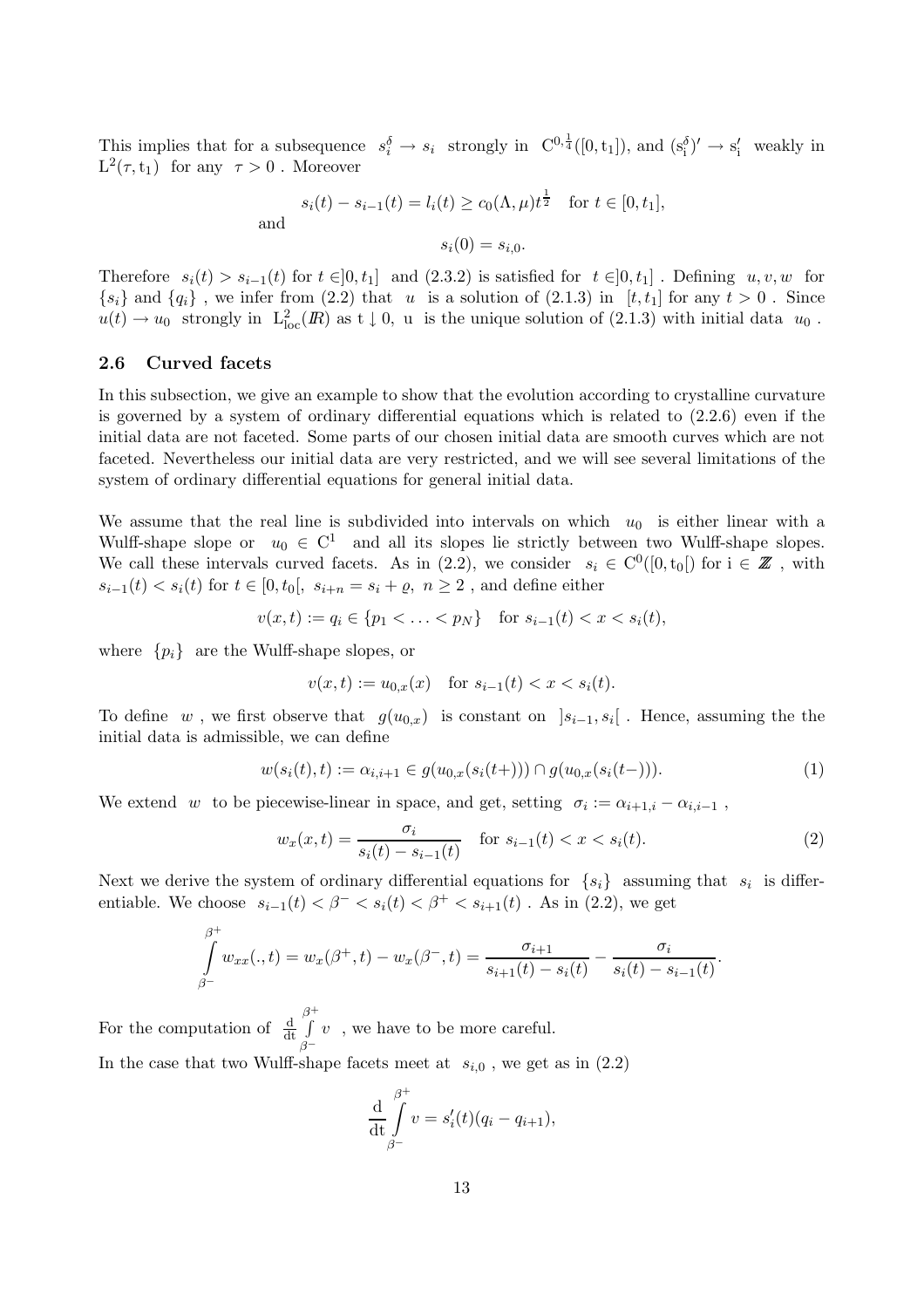hence we obtain  $(2.2.6)$  for the derivative of  $s_i$ .

Now we assume that at  $s_{i,0}$  a Wulff-shape facet on the left side meets a curved facet on the right side. Then we obtain

$$
\frac{\mathrm{d}}{\mathrm{d}t} \int_{\beta^-}^{\beta^+} v = s'_i(t)(q_i - u_{0,x}(s_i(t))),
$$
\n
$$
s'_i(t) = \frac{1}{q_i - u_{0,x}(s_i(t))} \left( \frac{\sigma_{i+1}}{s_{i+1}(t) - s_i(t)} - \frac{\sigma_i}{s_i(t) - s_{i-1}(t)} \right).
$$

Here we have assumed that  $q_i \neq u_{0,x}(s_i(t))$ . Indeed, since  $u_{0,x}$  are non-Wulff-shape slopes on  $[s_{i,0}, s_{i+1,0}]$ , we get  $\sigma_{i+1} = 0$ . Further from the monotonicity of g we get  $\frac{-\sigma_i}{q_i - u_{0,x}(s_i)} \geq 0$  when  $s_i \geq s_{i,0}$ . Then, since  $u_{0,x}$  is strictly between two Wulff-shape slopes on  $[s_{i,0}, s_{i+1,0}]$ , we get  $|q_i - u_{0,x}(s_i(t))| \geq c_0$ .

If two curved facets meet at  $s_{i,0}$ , then  $\sigma_i = \sigma_{i+1} = 0$  and we get  $s'_i = 0$ . The system of ordinary differential equations can be written as

$$
s'_{i}(t) = \frac{1}{\Delta_{i}(s_{i}(t))} \left( \frac{\sigma_{i}}{s_{i}(t) - s_{i-1}(t)} - \frac{\sigma_{i+1}}{s_{i+1}(t) - s_{i}(t)} \right),
$$
  
\n
$$
s_{i}(0) = s_{i,0},
$$
\n(3)

where  $\Delta_i \in C^0(\mathbb{R}), |\Delta_i| \ge c_0, \ \Delta_{i+n} = \Delta_i(.-\varrho), \text{ and } \frac{\sigma_i}{\Delta_i}, \ \frac{\sigma_{i+1}}{\Delta_i}$  $\frac{N_i+1}{\Delta_i}$  ≥ 0. If a Wulff-shape facet meets a curved facet at  $s_{i,0}$ , where the Wulff-shape facet is on the left side, then

$$
\Delta_i = \frac{1}{u_{0,x} - q_i} \quad \text{on } [s_{i,0}, s_{i+1,0}]. \tag{4}
$$

Because of periodicity, (3) has a unique solution on some interval  $[0, t_0], 0 < t_0 \leq \infty$ . From (4) we conclude that  $s_{i,0} \leq s_i(t) \leq s_{i+1,0}$  when  $u_0$  is a Wulff-shape facet on  $|s_{i-1,0}, s_{i,0}|$  and is a curved facet on  $]s_{i,0}, s_{i+1,0}[$ . As in (2.2), we compute that  $v_t = w_{xx}$ . Integrating in space, we obtain  $u_x = v$ ,  $u_t = w_x$ , and that u is the unique solution of the variational inequality (2.1.3). We see that curved facets can only decrease, but they can be present throughout the whole of the evolution.

Finally, we remark on some of the limitations of the system of ordinary differential equations. We had to assume that the curved facets were  $C^1$  and that their slopes lay strictly between two Wulff-shape slopes in order to get a bounded and continuous functions  $\frac{1}{\Delta_i}$ . Secondly, we assumed that the initial data could be divided into finitely many facets. If there were infinitely many facets, one would get a infinite system of ordinary differential equations whose solvability is not clear.

# 3 Numerical Approximation

## 3.1 Discretization

We consider a discretization of (2.1.3). Let  $M \in \mathbb{Z}_+$  be given and set  $h = \rho/M$ , where we take  $\varrho = 1$  in the remainder of the paper,  $i \in \mathbb{Z}$ ,  $x_i = ih$  and  $\phi_i(\bullet) \in C(\mathbb{R})$  to be the continuous piecewise linear function satisfying  $\phi_i(x_j) = \delta_{ij}$ ,  $j \in \mathbb{Z}$ . Let  $S^h$  be the space of continuous periodic piecewise linear functions

$$
S^h := \{ \chi \in C(\mathbb{R}) : \ \chi = \sum_j \chi_j \phi_j, \ \chi_{j+M} = \chi_j \ \forall j \}
$$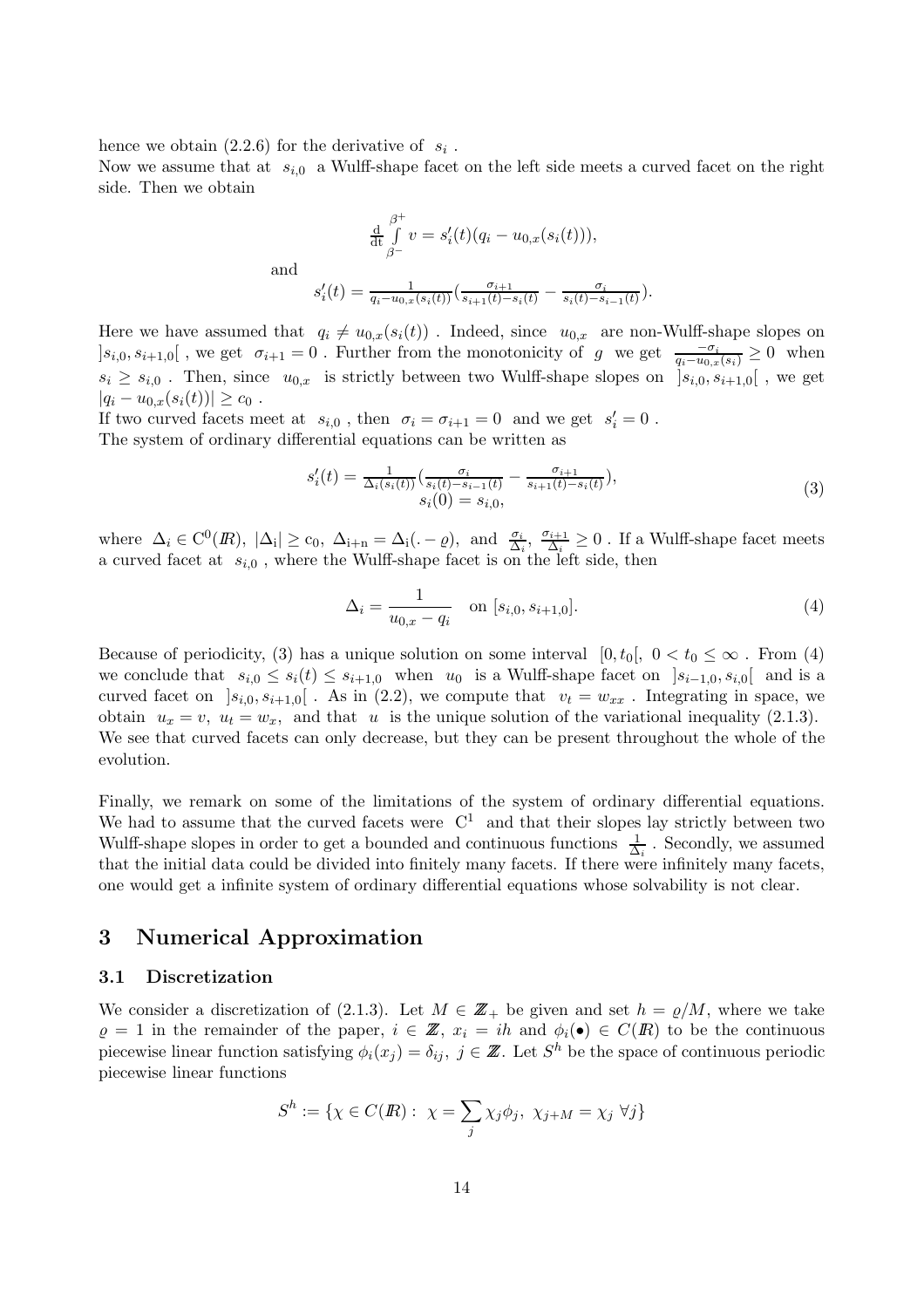Let  $N \in \mathbb{Z}_+$  be given and set  $\Delta t = T/N$ . Our discrete problem is:-

Given  $U^0 \in S^h$ , find for  $1 \leq n \leq N$ ,  $U^n \in S^h$  such that

$$
(\partial U^n, \chi - U^n)^h + \Phi(\chi) - \Phi(U^n) \ge 0 \quad \forall \chi \in S^h \tag{1}
$$

Here we have used the notation

$$
\partial U^n := \frac{U^n - U^{n-1}}{\Delta t}
$$

$$
\Phi(\chi) := \int_0^\rho G(\chi_x) dx
$$

and

$$
(\chi, \tilde{\chi})^h := \sum_{j=1}^M h \chi(x_j) \tilde{\chi}(x_j) \quad \chi, \tilde{\chi} \in C(\mathbb{R}).
$$

It follows that

$$
\Phi(\chi) = \sum_{j=1}^{M} hG(\frac{\chi_j - \chi_{j-1}}{h}) \quad \forall \chi \in S^h.
$$

The discrete variational inequality (1) is equivalent to

$$
\mathcal{E}_n^h(U^n) := \inf_{\chi \in S^h} \mathcal{E}_n^h(\chi) \tag{2}
$$

where  $\mathcal{E}_n^h(U^n) := \frac{1}{2\Delta t} |\chi - U^{n-1}|_h^2 + \Phi(\chi)$  and  $| \bullet |_h = ((\bullet, \bullet)^h)^{1/2}$  is the discrete  $L^2$  norm which satisfies

 $|\chi| \le |\chi|_h \le C|\chi| \quad \forall \chi \in S^h.$ 

Since  $\mathcal{E}_n^h(\bullet)$  is a strictly convex continuous functional in  $S^h$  problem (1) has a unique solution  $U^n$ which satisfies

$$
-\partial U_j^n \in \frac{1}{h} (\partial \Phi(U^n))_j \quad j = 1, ..., M,
$$
\n(3)

where  $\partial \Phi(\bullet)$  denotes the subdifferential of  $\Phi(\bullet)$ , see [4].

## 3.2 An alternative formulation and algorithm

In the next lemma we characterise the subdifferential  $\partial \Phi(\chi)$  for  $\chi \in S_h$ .

### Lemma 2:

Let  $F(\chi) := \frac{M}{\sum_{i=1}^{M}}$  $j=1$  $G(\frac{\chi_j-\chi_{j-1}}{h})$  for  $\chi \in \mathbb{R}^M$  and  $\chi_0 = \chi_M$ . Then  $z \in \partial F(\chi) \subseteq \mathbb{R}^M$  if and only if there exists  $\eta \in \mathbb{R}^M$  such that  $\eta_j \in \partial G(\frac{\chi_{j+1}-\chi_j}{h})$  for  $j=0,\ldots,M-1$ ,  $\eta_0=\eta_M$ , and  $z_j=$  $\frac{\eta_{j-1}-\eta_j}{h}$  for  $j=1,\ldots,M$ . Proof:

If such an  $\eta$  exists, an easy computation yields that  $z \in \partial F(\chi)$ .

Now we assume  $z \in \partial F(\chi)$ . We obtain for any  $y \in \mathbb{R}^M$ ,  $y_0 = y_M$ 

$$
\sum_{j=1}^{M} \left( G\left( \frac{(\chi_j + y_j) - (\chi_{j-1} + y_{j-1})}{h} \right) - G\left( \frac{\chi_j - \chi_{j-1}}{h} \right) \right) = F(\chi + y) - F(\chi) \ge \sum_{j=1}^{M} y_j z_j.
$$
 (1)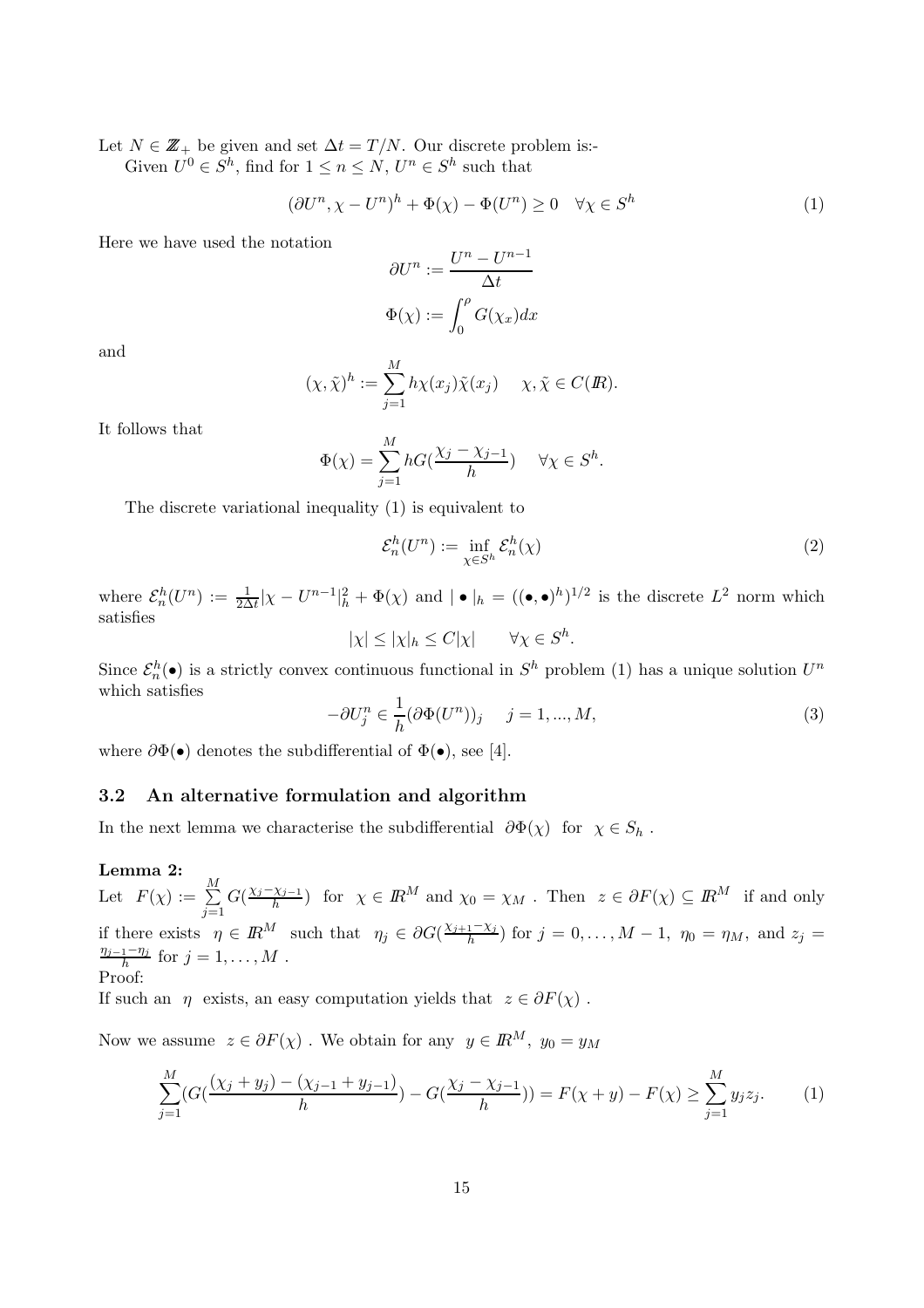For  $y = (1, ..., 1)$  we observe  $F(\chi \pm y) = F(\chi)$ , and therefore we get from (1)

$$
\sum_{j=1}^{M} z_j = 0.
$$

We define  $\tilde{\eta}_j := -h \sum_{j=1}^{\infty}$ j  $\sum_{k=1} z_k$  for  $j = 0, ..., M$  and get from the above computations  $\tilde{\eta}_0 =$  $\tilde{\eta}_m$  and  $z_j = \frac{\tilde{\eta}_{j-1} - \tilde{\eta}_j}{h}$ .

Substituting this in (1) and setting  $\xi_j := \frac{\chi_j - \chi_{j-1}}{h}$  and  $\zeta_j := \frac{y_j - y_{j-1}}{h}$ , we obtain

$$
\sum_{j=1}^{M} (G(\xi_j + \zeta_j) - G(\xi_j)) \ge \sum_{j=1}^{M} \zeta_j \tilde{\eta}_{j-1},
$$
\n(2)

for all  $\zeta \in \mathbb{R}^M$  with  $\sum_{n=1}^M$  $\sum_{j=1} \zeta_j = 0$ . Next we choose  $1 \leq i \neq j \leq M$  and set  $\zeta_i := -t$ ,  $\zeta_j := t$ , and  $\zeta_k := 0$  otherwise. Then (2) yields by letting  $t \downarrow 0$ 

$$
g(\xi_j+) - g(\xi_i-) \ge \tilde{\eta}_{j-1} - \tilde{\eta}_{i-1}.
$$

Hence, there is a  $\mu \in \mathbb{R}$  such that

$$
\forall i, j: \ g(\xi_i-) - \tilde{\eta}_{i-1} \le \mu \le g(\xi_j+) - \tilde{\eta}_{j-1}.
$$
 (3)

Defining  $\eta_k := \tilde{\eta}_k + \mu$ , we get from (3)

$$
g(\xi_j-) \le \eta_{j-1} \le g(\xi_j+),
$$

that is  $\eta_{j-1} \in \partial G(\xi_j)$ , concluding the proof of the lemma.

///

Applying Lemma 2 to (3.1.3) we obtain the existence of  $\{W_j\}$  such that:- for each j

$$
\frac{U_j^n - U_j^{n-1}}{\Delta t} = \frac{1}{h}(W_j^n - W_{j-1}^n)
$$
\n(4)

and

$$
W_j^n \in \partial G(V_j^n),\tag{5}
$$

where

$$
V_j^n := \frac{U_{j+1}^n - U_j^n}{h} \tag{6}
$$

and

$$
W_j^n = W_{M+j}^n, \t V_{M+j}^n = V_j^n. \t\t(7)
$$

Also we have that for all  $j$ 

$$
V_j^n + \frac{\Delta t}{h^2}(-W_{j-1}^n + 2W_j^n - W_{j+1}^n) = V_j^{n-1}.
$$
\n(8)

Clearly  $\{U_j^n, V_j^n, \frac{1}{h}\}$  $\frac{1}{h}(W_{j-1}^n - W_j^n)\}$  are uniquely defined.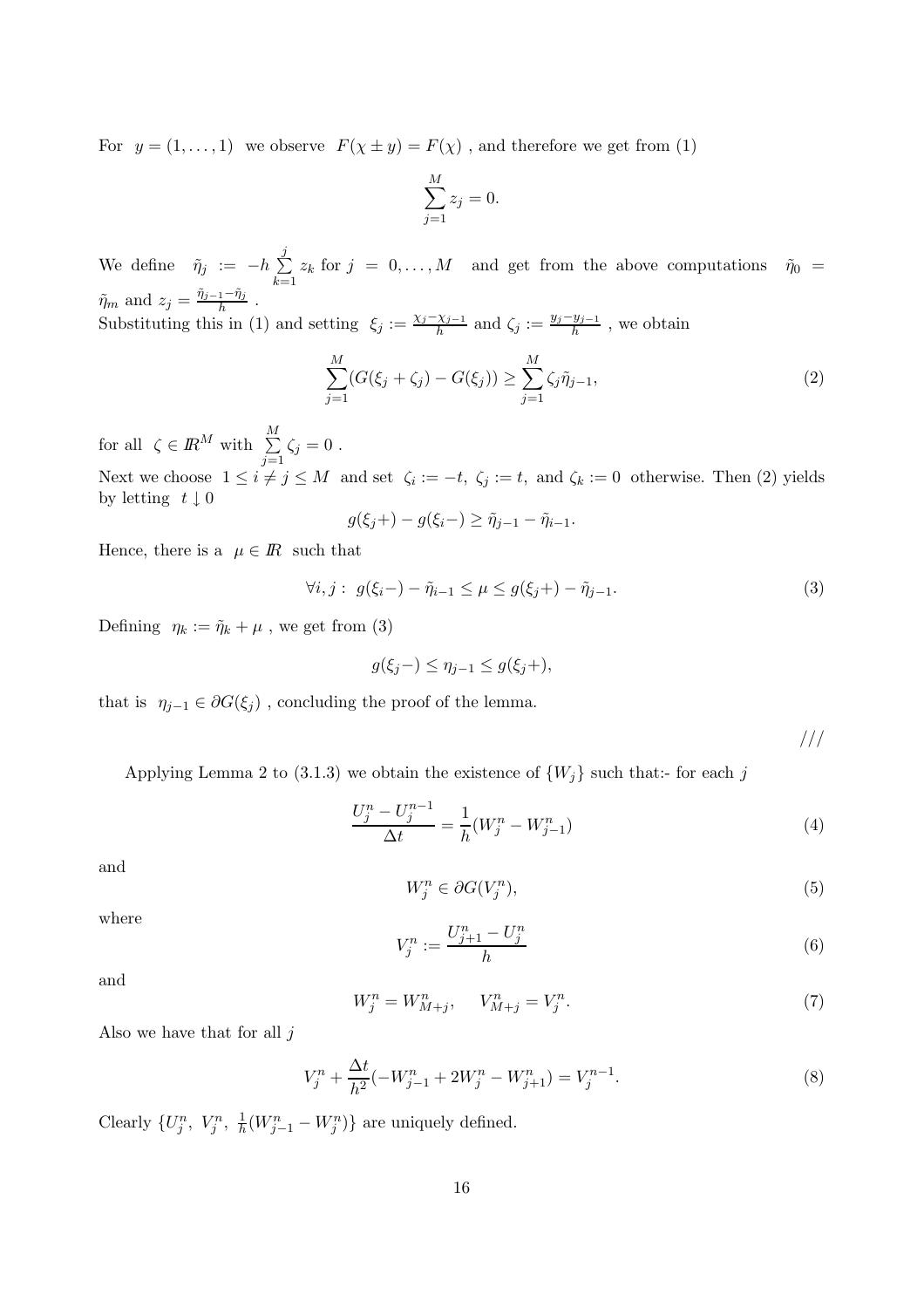Conversely if  $\{V_j^n, W_j^n\}$  satisfy (5), (7) and (8) then we can construct  $\{U_j^n\}$  satisfying (4) and (6) by observing that

$$
\sum_{j=1}^{M-1} hjV_j^n = MU_M^n - \sum_{j=1}^M U_j^n, \quad \sum_{j=1}^M U_j^n = \sum_{j=1}^M U_j^{n-1} = \sum_{j=1}^M U_j^0
$$

yielding

$$
U_0^n = U_M^n = h \sum_{j=1}^M U_j^0 + \sum_{j=1}^{M-1} h^2 j V_j^n; \quad U_j^n = U_{j-1}^n + h V_{j-1}^n, \qquad j = 1, ..., M. \tag{9}
$$

The nonlinear problem  $(5)$ ,  $(7)$  and  $(8)$  can be written as

$$
\underline{v} + \mathbf{A}\underline{w} = \underline{b}, \qquad v_j \in \beta(w_j) \leftrightarrow w_j \in g(v_j)
$$
\n<sup>(10)</sup>

where  $\beta(\bullet)$  is a maximal monotone graph and **A** is a symmetric positive semi-definite  $M \times M$ matrix. We solve this iteratively using a splitting algorithm of Lions–Mercier. Let  $\{\underline{v}^0, \underline{w}^0\}$  be given with  $\underline{v}^0 \in \beta(\underline{w}^0)$ . For fixed  $\lambda > 0$  we construct  $\{\underline{v}^k, \underline{w}^k\}$  iteratively by solving for  $k \ge 0$ 

$$
\underline{w}^{k+1/2} + \lambda \mathbf{A} \underline{w}^{k+1/2} = \underline{w}^k + \lambda (\underline{b} - \underline{v}^k)
$$
\n(11)

$$
\underline{w}^{k+1} + \lambda \underline{v}^{k+1} = \underline{w}^{k+1/2} + \lambda \underline{v}^k, \quad \underline{w}_j^{k+1} \in g(v_j^{k+1}). \tag{12}
$$

Since we are in finite dimensions we can apply the convergence results of Lions–Mercier [10] to conclude that

$$
\lim_{k \to \infty} (\underline{v}^k, \underline{w}^k) = (\underline{v}, \underline{w})
$$

which solves  $(10)$ .

The resolution of (11) requires solving a positive definite circulant system of equations. The resolution of  $(12)$  requires the solution of M decoupled equations of the form

$$
w + \lambda v = b, \quad w \in g(v).
$$

This is easily achieved by noting that

$$
p_1 < p_2 < \ldots < p_N
$$
 and  $l_1 < l_2 < \ldots < l_N$ 

where

$$
l_i = \sum_{j=1}^{j=i} \alpha_j
$$

and setting

$$
r_1 = p_1/\lambda
$$
  
\n
$$
r_i = (p_i + l_{i-1})/\lambda
$$
  
\n
$$
\hat{r}_i = (p_i + l_i)\lambda
$$
  
\n
$$
i = 2, ..., N
$$
  
\n
$$
i = 1, ..., N
$$

The solution for  $v$  can then be obtained from

$$
b \in [r_i, \hat{r}_i] \Rightarrow v = p_i/\lambda \qquad i = 1, ..., N
$$
  
\n
$$
b \in (\hat{r}_i, r_{i+1}) \Rightarrow v = (b - l_i)/\lambda \in (p_i, p_{i+1}) \qquad i = 1, ..., N - 1
$$
  
\n
$$
b \in (-\infty, r_1] \Rightarrow v = b/\lambda
$$
  
\n
$$
b \in [\hat{r}_N, \infty) \Rightarrow v = (b - l_N)/\lambda
$$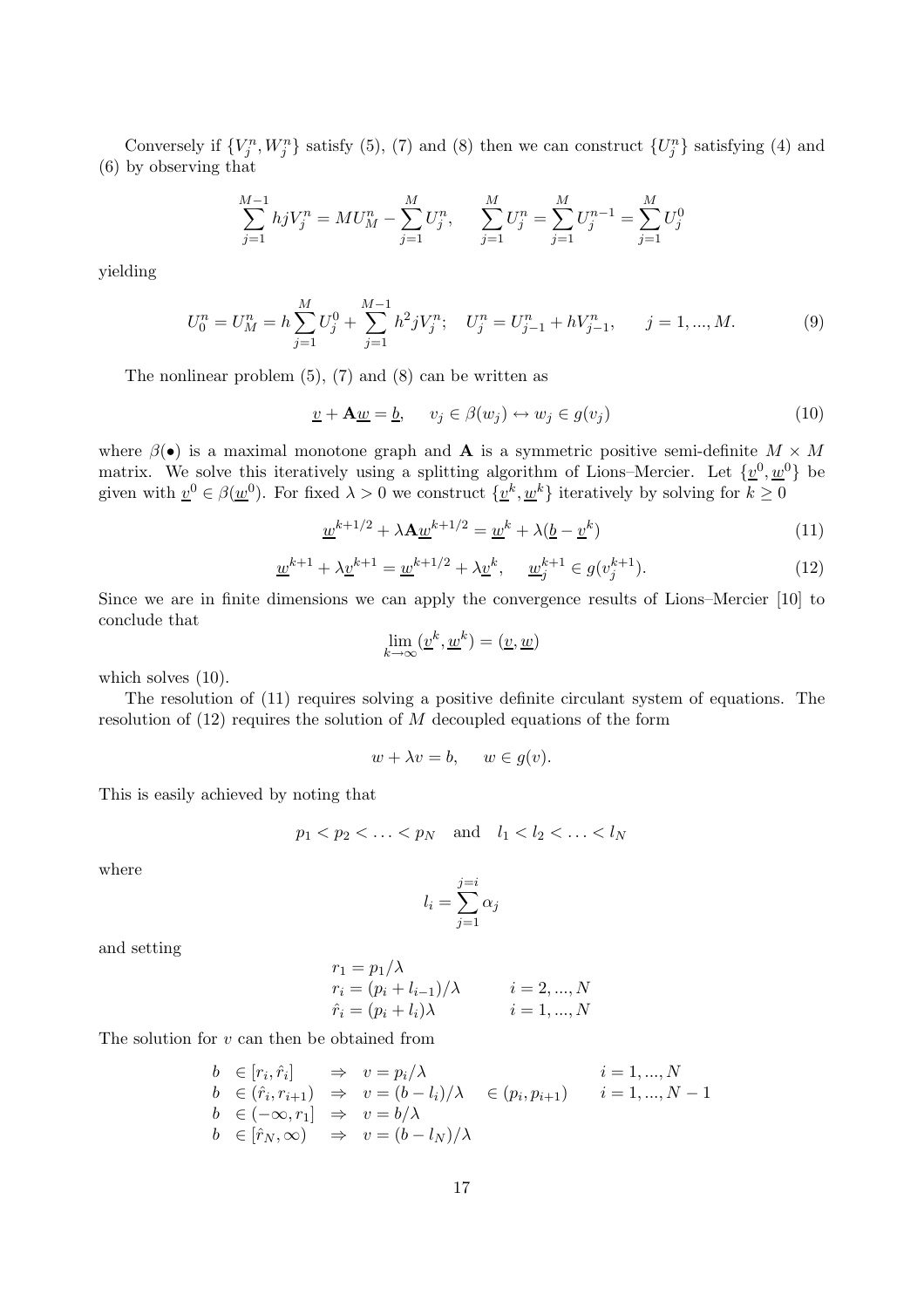## 3.3 Convergence

First we derive a bound for  $||U_x^n||_{\infty}$ .

Since  $g(\bullet)$  is monotone increasing it follows from (3.2.4) that there is a  $k \in [1, M]$  such that

$$
V_k^n = \max_{1 \le j \le M} V_j^n, \quad W_k = \max_{1 \le j \le M} W_j^n.
$$

Hence from (3.2.5)

$$
V_k^n + \frac{2\Delta t}{h^2} W_k^n \le \max_j V_j^{n-1} + \frac{2\Delta t}{h^2} W_k^n \quad \text{if } k \in [1, ..., M - 1].
$$

and

$$
V_k^n \le \max_j V_j^{n-1}.
$$

Similarly we have

$$
\min_j V_j^n \ge \min_j V_j^{n-1}.
$$

Thus

$$
||U_x^n||_{\infty} \le ||U_x^{n-1}||_{\infty}.
$$

Taking  $\chi = U^{n-1}$  in (3.1.1) immediately yields the bound

$$
\sum_{n=1}^{N} \Delta t |\partial U^{n}|_{h}^{2} + \Phi(U^{N}) \leq \Phi(U^{0}).
$$

Taking  $\chi = U^n \pm 1$  in (3.1.1) yields the conservation property,

$$
(U^n, 1)^h = (U^0, 1)^h.
$$

Let  $u_0$  be Lipschitz-continuous with  $||u_0||_{C^{0,1}} \leq K$  and set  $U^0 = \Pi^h u_0$ , where  $\Pi^h: C(R) \to S^h$  is the piecewise linear interpolation operator. It follows from the above bounds that

$$
\sum_{j=1}^{N} \Delta t |\partial U^{j}|_{h}^{2} + ||U^{n}||_{\infty} + ||U^{n}_{x}||_{\infty} \leq C(K).
$$

Set  $\hat{u}_{h,\Delta t}(t)$  and  $u_{h,\Delta t}(t)$  to be the piecewise linear and constant functions in time such that on  $t \in ((n-1)\Delta t, n\Delta t)$ 

$$
\frac{\partial}{\partial t}\hat{u}_{h,\Delta t}(t) := \frac{U^n - U^{n-1}}{\Delta t}, \quad u_{h,\Delta t}(t) := U^n.
$$

It follows that there exists  $u \in H^1(0,T; L^2(0, \varrho)) \cap L^{\infty}(0,T; W^{1,\infty}(0, \varrho))$  such that

$$
\frac{\partial \hat{u}_{h,k}}{\partial t}
$$
 converges weakly to  $\frac{\partial u}{\partial t}$  in  $L^2(0,T; L^2(0,\rho))$ 

$$
u_{h,k}
$$
 converges strongly to u in  $L^2(0,T; L^2(0, \rho))$   
 $\frac{\partial u_{h,k}}{\partial x}$  converges weakly to  $\frac{\partial u}{\partial x}$  in  $L^2(0,T; L^2(0, \rho))$ 

Let  $\eta$  be a smooth test function with period  $\rho$  in space and set

$$
\eta_{h,\Delta t} := \Pi^h \eta(t^n) \quad t \in ((n-1)\Delta t, n\Delta t).
$$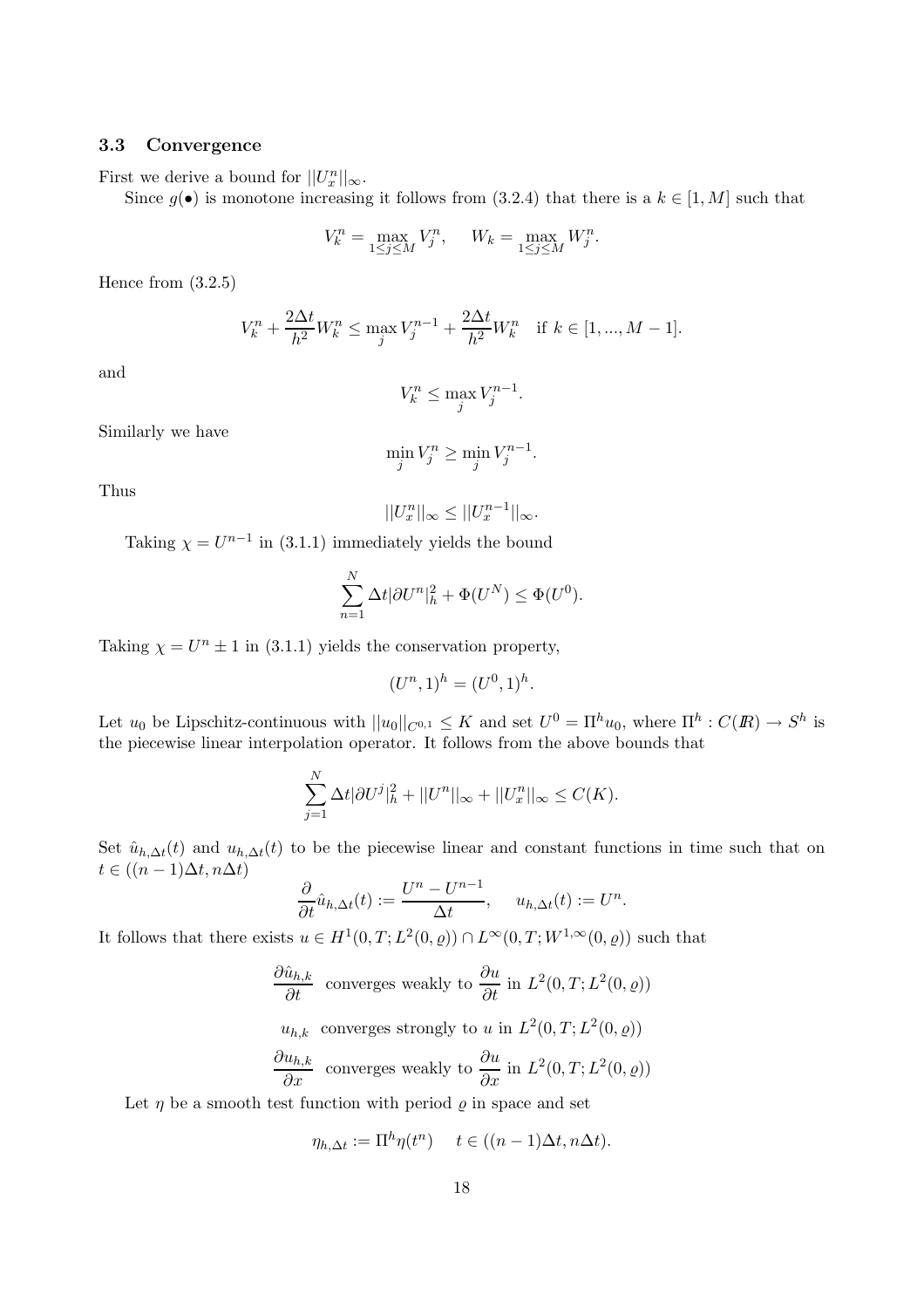From  $(3.1.11)$  we have

$$
\int_0^T \left(\frac{\partial}{\partial t}\hat{u}_{h,\Delta t}, \eta_{h,\Delta t} - u_{h,\Delta t}\right)^h dt + \int_0^T \Phi(\eta_{h,\Delta t}) dt \ge \int_0^T \Phi(u_{h,\Delta t}) dt.
$$

A standard quadrature result is

$$
|(\chi,\tilde{\chi})^h - (\chi,\tilde{\chi})| \le Ch|\chi|_h||\tilde{\chi}||_{H^1}.
$$

Using the strong convergence of  $\eta_{h,\Delta t}$ , the convergence properties of  $\tilde{u}_{h,\Delta t}$  and  $u_{h,\Delta t}$ , the continuity of  $\Phi$  and the weak lower semi continuity of  $\Phi$  yields (2.1.3) in the limit  $h, \Delta t \to 0$ .

# 4 Numerical Results

In this section we perform a series of numerical experiments using the discretization described in section 3 to illustrate points concerning the motion, creation and disappearance of facets that were made in section 2. In all examples we take  $\varrho = 1$ . The Wulff-shape is defined by  $p_i$  and  $\alpha_i$ , where, unless stated otherwise, for these examples we have

$$
{p_i} \in [-2, -1, 1, 2], \qquad {\alpha_i} \in [1, 1, 1, 1], \qquad i = 1, ..., 4.
$$

The form of this particular Wulff-shape is shown in Figure 1(a). Computations were performed with a wide range of time and space steps. For the results presented in this section we choose a time step  $2.5 \times 10^{-5}$ , a space step,h, of 1/200 and a tolerance of  $10^{-8}$  in the iterative scheme  $(3.2.8,9).$ 

## 4.1 Wulff Curves

### 4.1.1 Admissible initial data

Here the initial Wulff curve is defined by, see Section 2.2,

 ${s_i(0)} = [1/12, 3/12, 5/12, 7/12, 9/12, 11/12]$ 

and

$$
\{q_i(0)\} = [-2, -1, 1, 2, 1, -1]
$$

which satisfies both the periodicity and admissibility requirements.

We wish to observe, as in theory, that the curve remains a Wulff curve and that

- No new facets are created
- Admissibility is preserved
- A steady state is reached in finite time

The results are shown in Figure 2. In the graphs of u the points marked on the plots indicate the end points of facets. The facets with slopes of  $\pm 2$  shrink (whereas the facets of slopes  $\pm 1$  are seen to expand) and are eventually seen to disappear at  $t = 0.0177$  at which time a steady state is attained.

It is observed in this simulation, and all others performed, that where motion occurs between two facets then at any time only one mesh point will not be equal to the values  $p_i$  of those facets.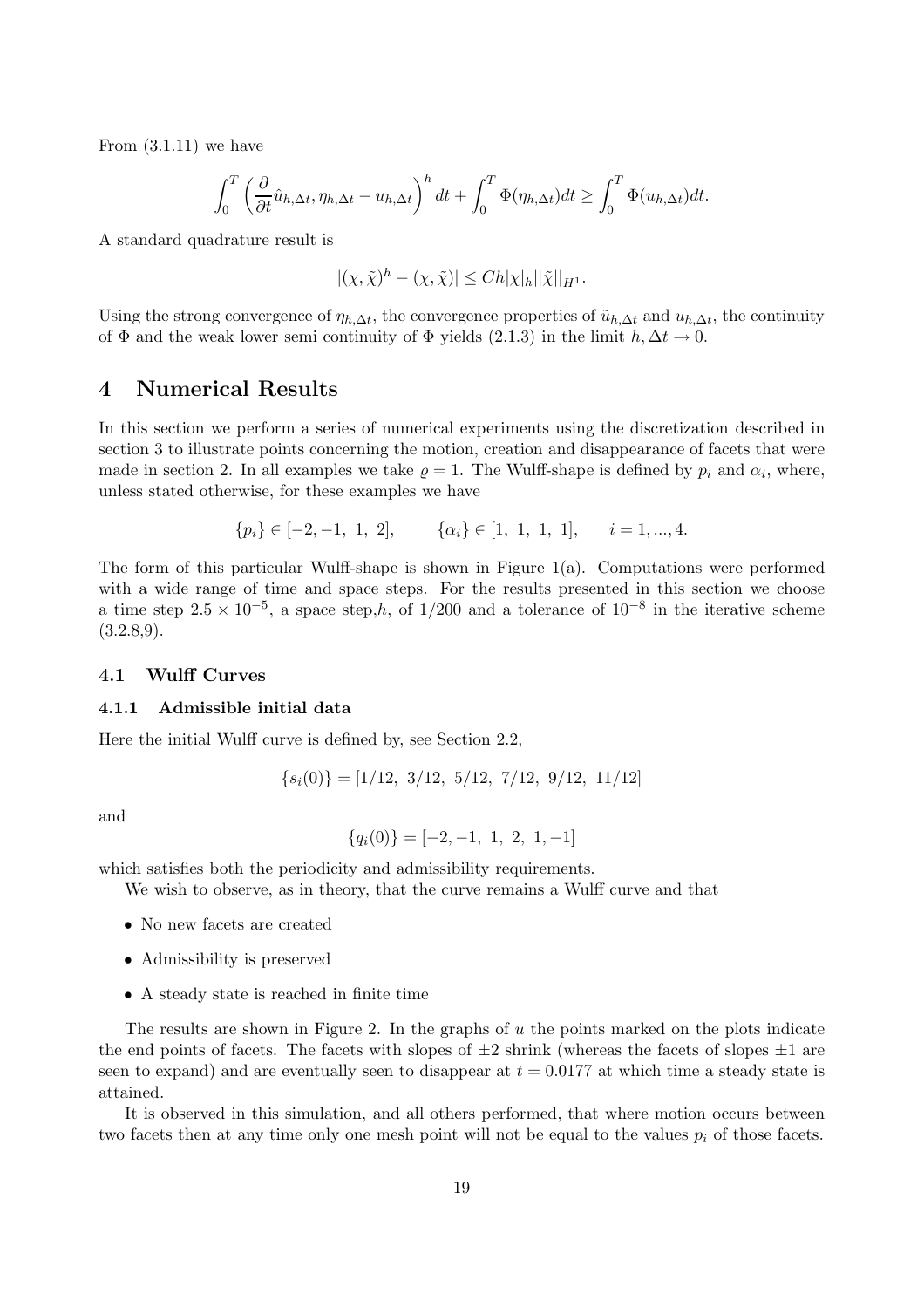#### 4.1.2 Inadmissible initial data

We wish to illustrate the fact that missing facets which make the initial data inadmissible are created instantaneously. We use initial data given by

$$
{si(0)} = [0.2, 0.2667, 0.7335, 0.8]
$$

$$
{qi(0)} = [-2, -1, 2, -1]
$$

so that Wulff-shape slopes are missing at the points  $s_2$  and  $s_3$ . The results are shown in Figure 3. After one time step it can be seen that facets with slope  $v = 1$  have been created at  $s_2$  and  $s_3$ . The evolution of the solution then proceeds as the example in section 4.1.1, with the solution eventually reaching a steady state at  $t = 0.031$ .

### 4.2 Faceted curve with non-Wulff-shape facets

Here the initial data contains facets with slopes which are not in the Wulff-shape.

#### 4.2.1 Admissible initial data

We wish to show that non-Wulff-shape facets

- Can only decrease in size
- May persist in the steady state

Here we use initial data

 ${s<sub>i</sub>(0)} = [0.05, 0.15, 0.35, 0.45, 0.55, 0.65, 0.85, 0.95]$ 

 ${q_i(0)} = [-2, -1, 0, 1, 2, 1, 0, -1]$ 

So the initial data contains all the Wulff-shape slopes and is admissible but also contains non-Wulff-shape facets with slope 0. The evolution is shown in Figure 4. The facets with slopes  $\pm 2$  and 0 are seen to decrease in length at the same speed. Once the facets with slopes at  $\pm 2$  disappear at  $t = 0.031$  no further evolution is observed, so a steady state has been reached which contains non-Wulff-shape facets.

### 4.2.2 Inadmissible initial data

This time we take initial data

$$
{si(0)} = [1/12, 3/12, 5/12, 7/12, 9/12, 11/12]
$$

$$
{qi(0)} = [-2, -0.5, 0.5, 2, 0.5, -0.5]
$$

which is not a Wulff curve and has missing facets with slope  $-1$  at  $s_1$  and  $s_6$  and with slope  $+1$ at  $s_3$  and  $s_4$  making the initial data inadmissible. Figure 5 shows the evolution of the problem. As expected facets at  $s_1, s_3, s_4$  and  $s_6$  are instantly created making the the graph admissible. The facets with slopes at  $\pm 2$  and the inadmissible facets with slopes at  $\pm 0.5$  shrink and eventually these facets all disappear at the same time  $t = 0.011$  yielding a steady state graph with facets of slope ±1.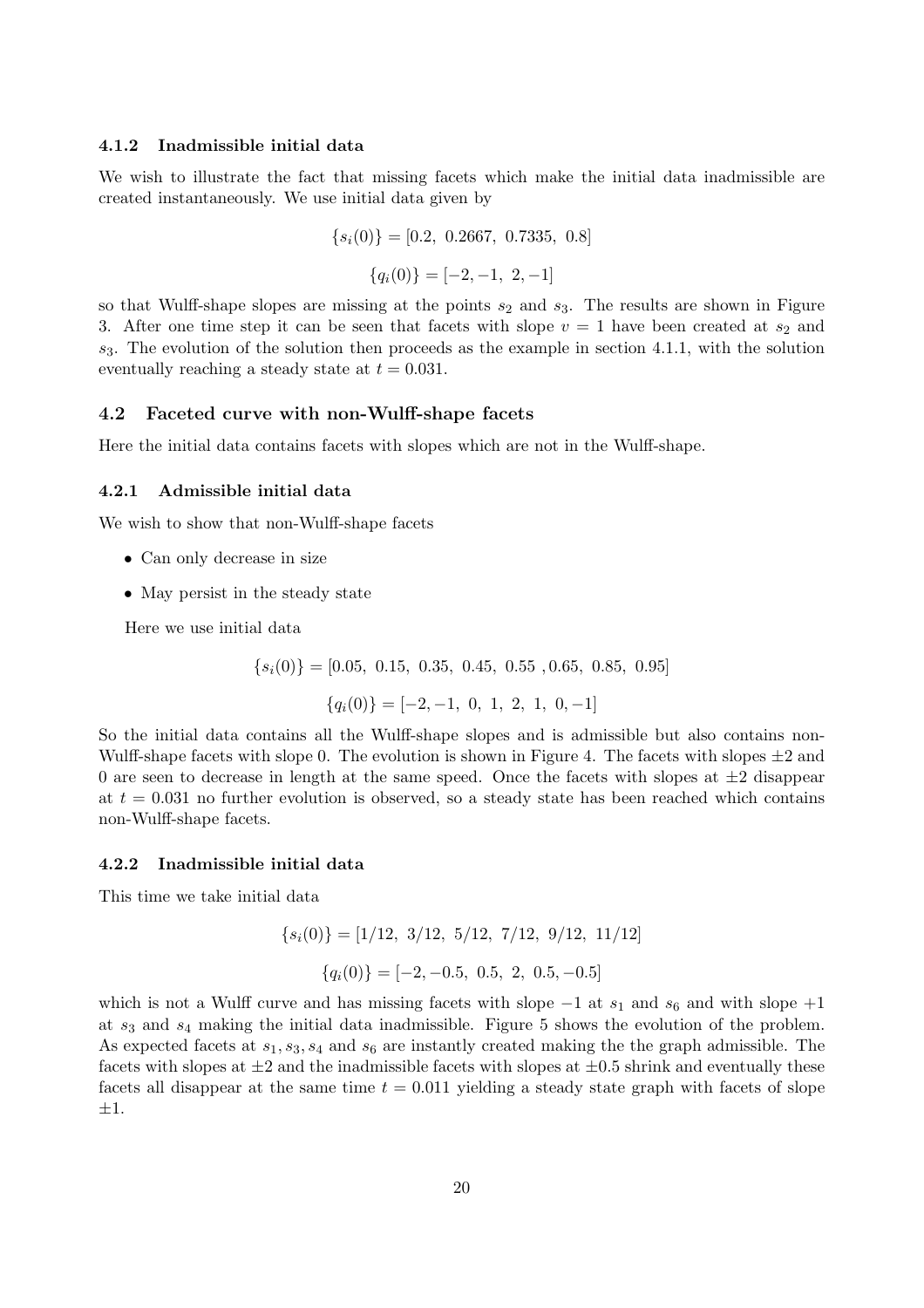## 4.3 Curved Facets

Introduced in Section 2.6 is the notion of curved facets, where some parts of the initial data are smooth curves with slopes which lie between two Wulff-slopes. From Section 2.6 we know that

- No motion occurs where two curved facets meet
- Motion of the end point between two Wulff-shape facets is given by  $(2.2.6)$
- Motion where a Wulff-shape facet meets a curved facet is given by  $(2.6.3)$

In Figure 6 we show an example of initial data with curved facets, where

 ${s_i(0)} = [0.05, 0.2, 0.23, 0.3, 0.45, 0.55, 0.58, 0.73, 0.88, 0.95],$ 

 ${q_1, q_3, q_4, q_6, q_7, q_{10}} = [-2, -1, 1, 2, 1, -1]$ 

are Wulff shape facets and  $\{q_2, q_5, q_8, q_9\}$  are curved facets satisfying

 $q_1 < q_2(x) < q_3, \quad q_4 < q_5(x) < q_6, \quad q_{10} < q_8(x), q_9(x) < q_7.$ 

Hence the theory of Section 2.6 applies. It can clearly be seen that the curved facets shrink. Also at  $s_8$ , where two curved facets meet, no motion occurs. Eventually the curved facets and the facets with slopes  $\pm 2$  are seen to disappear and the steady state seen in Figure 2 is attained at  $t = 0.01415$ .

#### 4.4 More general initial data

Here we consider some examples with initial data not previously considered.

We first choose as initial data a periodic Wulff curve satisfying the admissibility condition. However, the facets are arranged in a less symmetric fashion, with the initial data defined by

$$
{si(0)} = [0.1, 0.15, 0.175, 0.185, 0.36, 0.46, 0.57, 0.69, 0.715, 0.785, 0.85, 1]
$$

$$
{qi(0)} = [1, 2, 1, -1, -2, -1, 1, -1, -2, -1, 1, 2].
$$

Once more we see a reduction in the lengths, and eventual disappearance, of the facets at  $\pm 2$ . In this problem we also see a movement of  $U_0^n$ . This is due to the shape of the curve at  $x = 0$  resulting in  $W^n$  being non-constant at  $i = 0$ , so from  $(3.2.4)$   $U_0^n \neq U_0^{n-1}$ . The steady state attained at  $t = 0.0134$  is also different to that of Figures 3 and 4, and is shown in the final graph of u in Figure 7.

Figure 8 shows the evolution of initial data which is a variation of that used in Figure 2, the facets with slopes at  $\pm 1$  have been replaced with curved facets, whose slopes at the end points are  $\pm 1$ . So the theory of Section 2.6 does not apply immediately. As can be seen, the curved facets decrease in length. No motion is observed at the points  $s_1$  and  $s_3$  and at the point where two curved facets meet at  $s<sub>5</sub>$ . Also, due to the symmetry in the problem, no motion is observed between the facets created with slopes  $\pm 1$  at  $s_2$ . The two curved facets on the left of figures for v shrink faster than the other two and disappear at  $t = 0.00375$ , while the final two curved facets disappear at  $t = 0.0055$ . Once only Wulff-shape facets exist the evolution is as before with the facets with slopes  $\pm 2$  decreasing and the graph eventually reaching the steady state seen in Figure 2, although with a lateral shift.

Next we consider the smooth initial data,  $u(0) = 1-(5/4\pi)\cos(2\pi x)$ . After one time step facets with slopes at  $-2$ ,  $-1$ , 1 and 2 have clearly formed. As time evolves the facets with these slopes increase in length at the expense of the curved facets, as expected. In the final picture of Figure 9 all the curved facets have disappeared, from this point the behaviour is as before, the facets with slopes  $\pm 2$  decrease and disappear and the steady state is reached, although again with a lateral shift.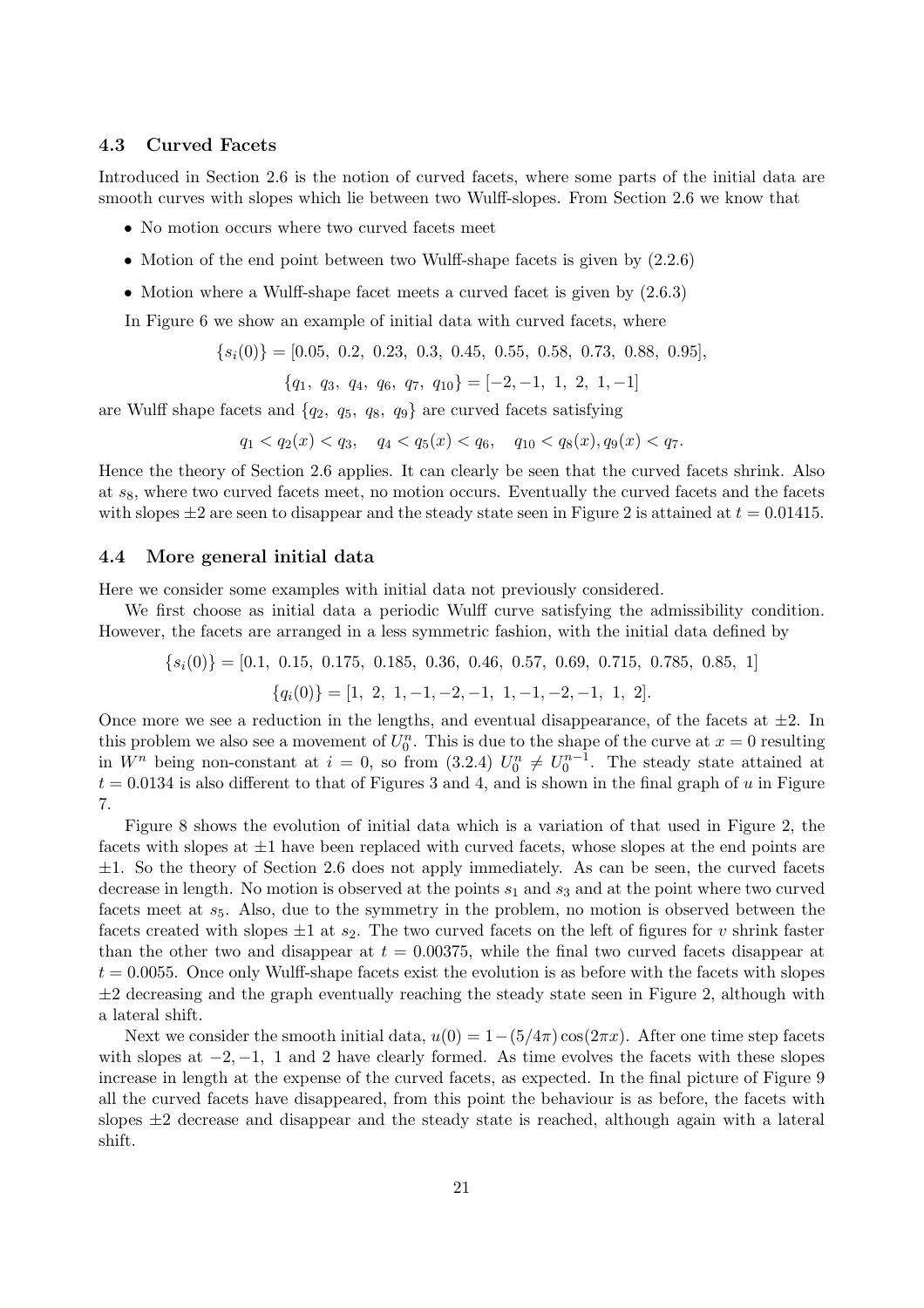### 4.5 Convergence

In this section we take the initial data and Wulff-shape used for the problem in section 4.1.1. and repeat the calculation with different values of h. In all calculations  $\Delta t/h^2$  is taken to be  $\frac{1}{2}$ . Results are presented in Table 1.  $T$  is the time at which the steady state is reached. For this problem the results show a convergence to a time of  $T = 0.01767$ , for the evolution to the steady state.

| N.  | Ŧ       |
|-----|---------|
| 100 | 0.0178  |
| 200 | 0.0177  |
| 300 | 0.01768 |
| 500 | 0.01767 |

## Table 1

In the above simulations it is noted that as the resolution of the problem is improved then the speed and location of the endpoints of the facets also converge.

A further comparison for this particular problem is given in Section 4.7.

## 4.6 Other Wulff-Shapes

We now perform a computation with the Wulff-shape shown in Figure 1(b), where  $\{p_i\} \in [-1, 0, 1]$ and  $\{\alpha_i\} \in [1, 2, 1]$ . Hence the length of one of the facets is greater than the others. From Section 2.4 and the fact that  $\int_0^1 v = 0$  since u is periodic we conclude that  $v = 0$  is the only steady state for a Wulff shape which includes the slope 0.

We take as initial data the Wulff curve given by

$$
\{s_i(0)\} = [0.175, 0.275, 0.375, 0.425, 0.475, 0.625, 0.725, 0.775, 0.9, 1]
$$

$$
\{q_i(0)\} = [-1, 0, 1, 0, 1, 0, -1, 0, 1, 0]
$$

and use the same values of  $\Delta t$ , N and h as before. The evolution of this problem is shown in Figure 10. As can be seen in Figure 10 we see similar behaviour as before with facets with slopes  $\pm 1$  decreasing in length and disappearing. In the final graph only two facets with non-zero slope remain and these are seen to disappear at  $t = 0.009425$ .

So far the Wulff-shapes used have contained few facets. In the final example we take a Wulffshape defined by

$$
\{q_i\} \in [-2 + 4(i - 1)/51] \quad \{\alpha_i\} \in [0.04i], \quad i = 1, ..., 51.
$$

The problem is solved with  $M = 500$  on the domain  $(0, 1)$  using a timestep of  $4 \times 10^{-6}$ . The initial data for  $u$  is taken to be a smooth combination of cosine curves. The results are shown in Figure 11. It can be seen that facets are instantaneously created. Then, as expected, the faceted curve evolves with a reduction of the number of facets as time evolves until the constant steady state,  $v = 0$  is reached at  $t = 0.0254$ .

## 4.7 Ordinary Differential equations

It is possible to compare results of using the numerical scheme in Section 3.2 with results obtained from solving the system of ordinary differential equations for the jump points of the facets,  $s_i$ , given by equation (3.2.2). The system is solved using a 4th and 5th order variable step Runge-Kutta method. As points approach one another singularities occur in the system, these singularities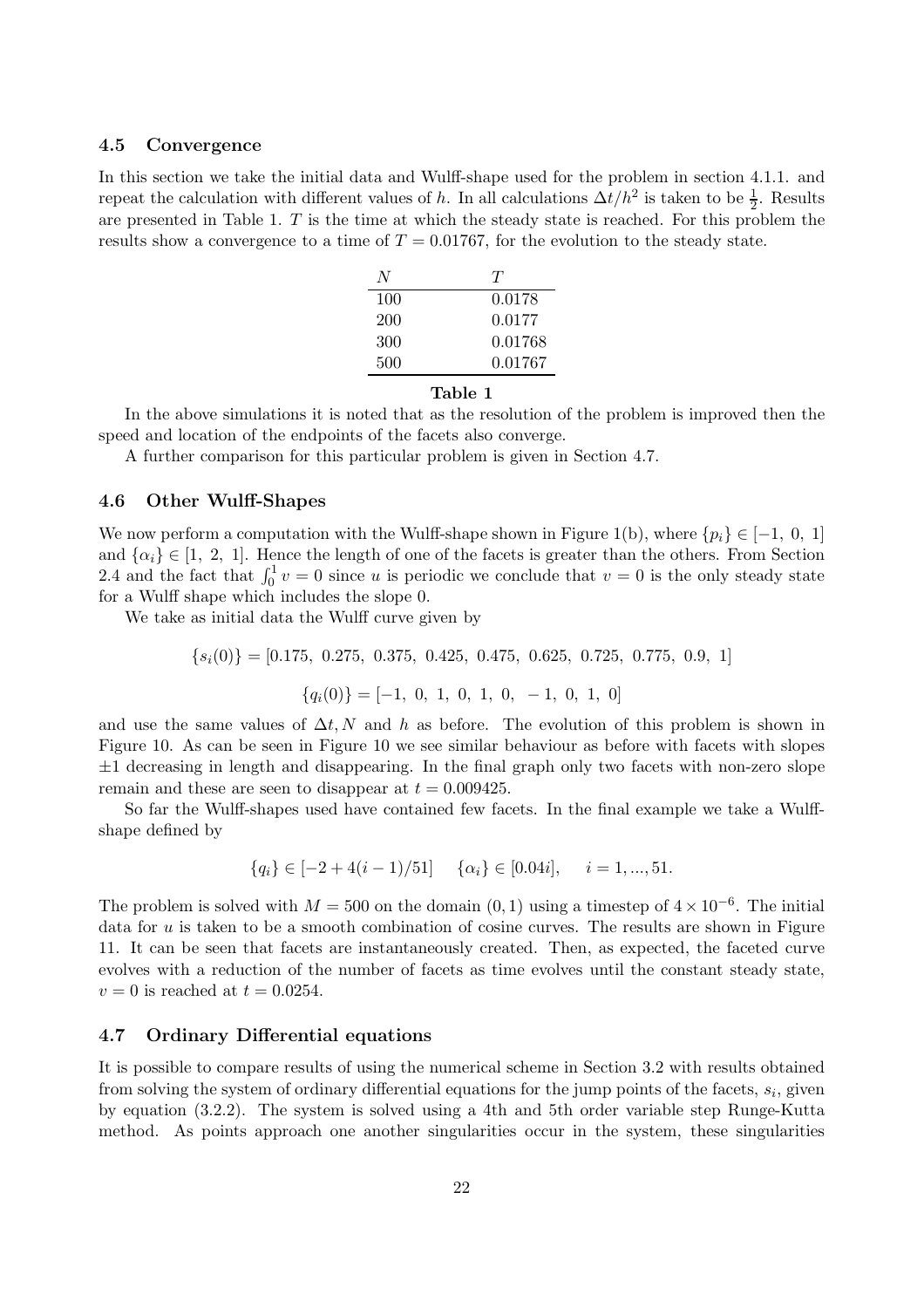correspond to times when a facet, or facets, disappear and a new system of equations must be formulated to continue the evolution. Numerically we formulate a new system of equations when  $\min_i |s_i - s_{i-1}| < 10^{-3}$ . It was observed that standard Runge-Kutta library codes may breakdown or integrate through the singularities when  $s_i - s_{i-1} = 0$  and some care has to be taken in their use.

Using the same initial data as the example in Section 4.1.1, Figure 12 shows the evolution of the points  $s_i$ ,  $i = 1, ..., 6$  in time. These points correspond with those points marked on the graphs for u in Figure 2. Points  $s_2$  and  $s_5$  remain stationary while the pairs of points  $s_1, s_6$  (due to the periodicity) and  $s_3$ ,  $s_4$  approach one another. The stopping criteria is met for both of these pairs of points when  $T = 0.0176$ , which compares well with results in Section 4.5.

In a second example we take admissible initial data given by

 ${s<sub>i</sub>(0)} = [0.1, .15, 0.45, 0.55, 0.75, 0.8]$  ${q_i(0)} = [-2, -1, 1, 2, 1, -1]$ 

The lengths of the facets with slopes  $\pm 2$  are of different lengths, we therefore expect them to disappear at different times. The evolution of the points,  $s_i$ ,  $i = 1, ..., 6$ , are shown in Figure 13. In the initial phase of the evolution the points  $s_3$  and  $s_4$  approach one another and meet the stopping criteria at  $t = 0.0124$ , thus the facet with slope  $+2$  disappears. A reduced system of ordinary differential equations,  $s_i$ ,  $i = 1, ..., 4$ , are formulated at this time, with the initial values for  $s_i$  and  $q_i$  for this system shown on the Figure. The newly defined points  $s_3$  and  $s_4$  now approach one another and meet the stopping criteria at  $t = 0.02215$ , thus the facets with slope  $-2$  disappears and the steady state is attained. This computation was repeated using the method in Section 3.2, with  $N = 500$  and  $\Delta t/h^2 = \frac{1}{2}$  $\frac{1}{2}$ , which gave disappearance times for the facets with slopes at  $+2$ and  $-2$  of  $t = 0.01245$  and  $t = 0.0225$  respectively.

In the above examples we have used very simple initial data containing only admissible Wulffshape slopes, consequently the formulation of the ordinary differential equations and their solution is relatively straight forward. However, the problem becomes much more complicated for Wulffshapes with many facets and for general initial data, where different forms of ordinary differential equation may have to be formulated for different points in the same problem (see section 2.6). It may also be the case that these equations cannot be formulated. There is also the problem that when a facet, or facets, disappear then a new system of equations has to be constructed. This is in contrast to the numerical method we presented in Section 3.2. No modification to the algorithm has been required for any of the different forms of initial data used. Also to change the Wulff-shape requires only a minor modification to the program.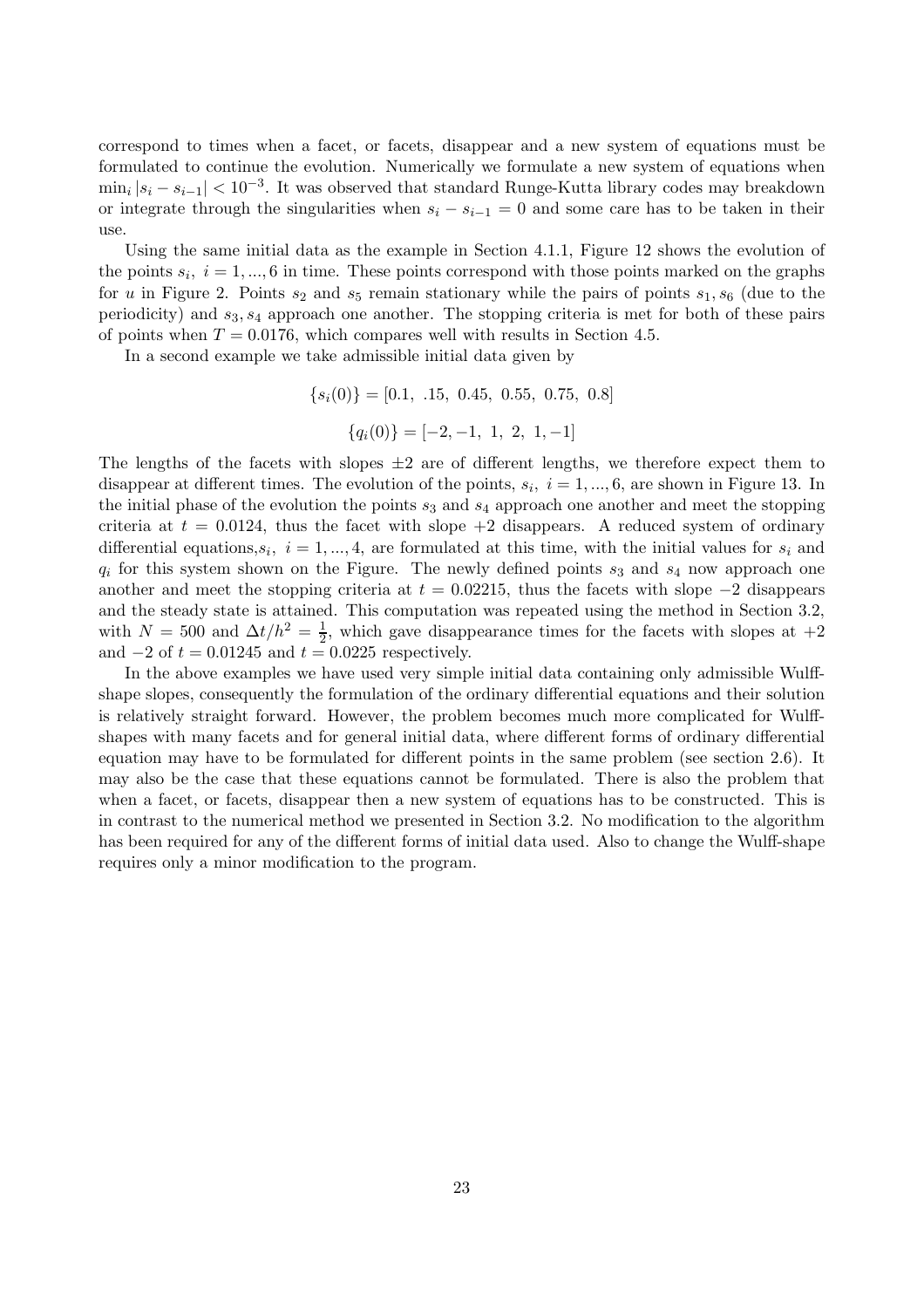# References

- [1] Almgren, F., Taylor, J., Wang, L., (1993) Curvature Driven Flows: A Variational Approach, SIAM Journal on Control and Optimization, 31, pp. 386-438.
- [2] Angenant, S., Gurtin, M., (1989) Multiphase Thermomechanics with Interfacial Structure 2. Evolution of an Isothermal Interface, Archive for Rational Mechanics and Analysis, 108, pp. 323-391.
- [3] Chen, Y., Giga, Y., Goto, S., (1991) Uniqueness and Existence of Viscosity Solutions of generalized Mean Curvature Flow Equations, Journal of Differential Geometry, 33, pp. 749- 786.
- [4] Ekeland, I., Temam, R., (1976) Convex Analysis and Variational Problems, North-Holland, Amsterdam.
- [5] Evans, L.C., Spruck, J., (1991) Motion of level sets by mean curvature I, Journal of Differential Geometry, 33, No. 3, pp. 635-681.
- [6] Fukui, T., Giga, Y., (1996) Motion of a graph by nonsmooth weighted curvature, World Congress of Nonlinear Analysis '92 (ed. V. Lakshmikantham), Walter de Gruyter, Berlin, 170, pp. 47-56.
- [7] Girao, P.M., Kohn, R.V., (1994) Convergence of a crystalline algorithm for the heat equation in one dimension and for the motion of a graph by weighted curvature, Numerische Mathematik, Vol. 67, pp. 41-70.
- [8] Gurtin, M., (1993) Thermodynamics of evolving phase boundaries in the plane, Clarendon Press, Oxford.
- [9] Gurtin, M., Soner, H. M., Souganidis, P. E., (1995) Anisotropic motion of an interface relaxed by the formation of infinitesimal wrinkles, Journal of Differential Equations, 119, 1, pp. 54-108.
- [10] Lions, P.L., Mercier, B., (1979) Splitting algorithms for the sum of two nonlinear operators, SIAM Journal on Numerical Analalysis, Vol. 16, pp. 964-979.
- [11] Roosen, Taylor, J., (1994) Modeling Crystal Growth in a Diffusion Field Using Fully-Faceted Interfaces, J. Computational Physics, 114, pp. 113-128.
- [12] Taylor, J.E., (1992) Mean curvature and weighted mean curvature, Acta metall. mater., Vol. 40, No. 7, pp. 1475-1485.
- [13] Taylor, J.E., (1995) Motion of curves by crystalline curvature including triple junctions and boundary points, Differential Geometry, Proceedings of Symposia in Pure Math., American Mathematical Society, 51, part 1, pp.417-438.
- [14] Taylor, J.E., Cahn, J.W., (1993) Linking Anisotropic Sharp and Diffuse Surface Motion Laws via Gradient Flows, Journal of Statistical Physics, Vol. 77, Nos. 1/2, pp. 183-197.
- [15] Taylor, J.E., Cahn, J.W., Handwerker, C.A., (1992) Geometric Models of Crystal Growth, Acta metall. mater., Vol. 40, No. 7, pp. 1443-1474.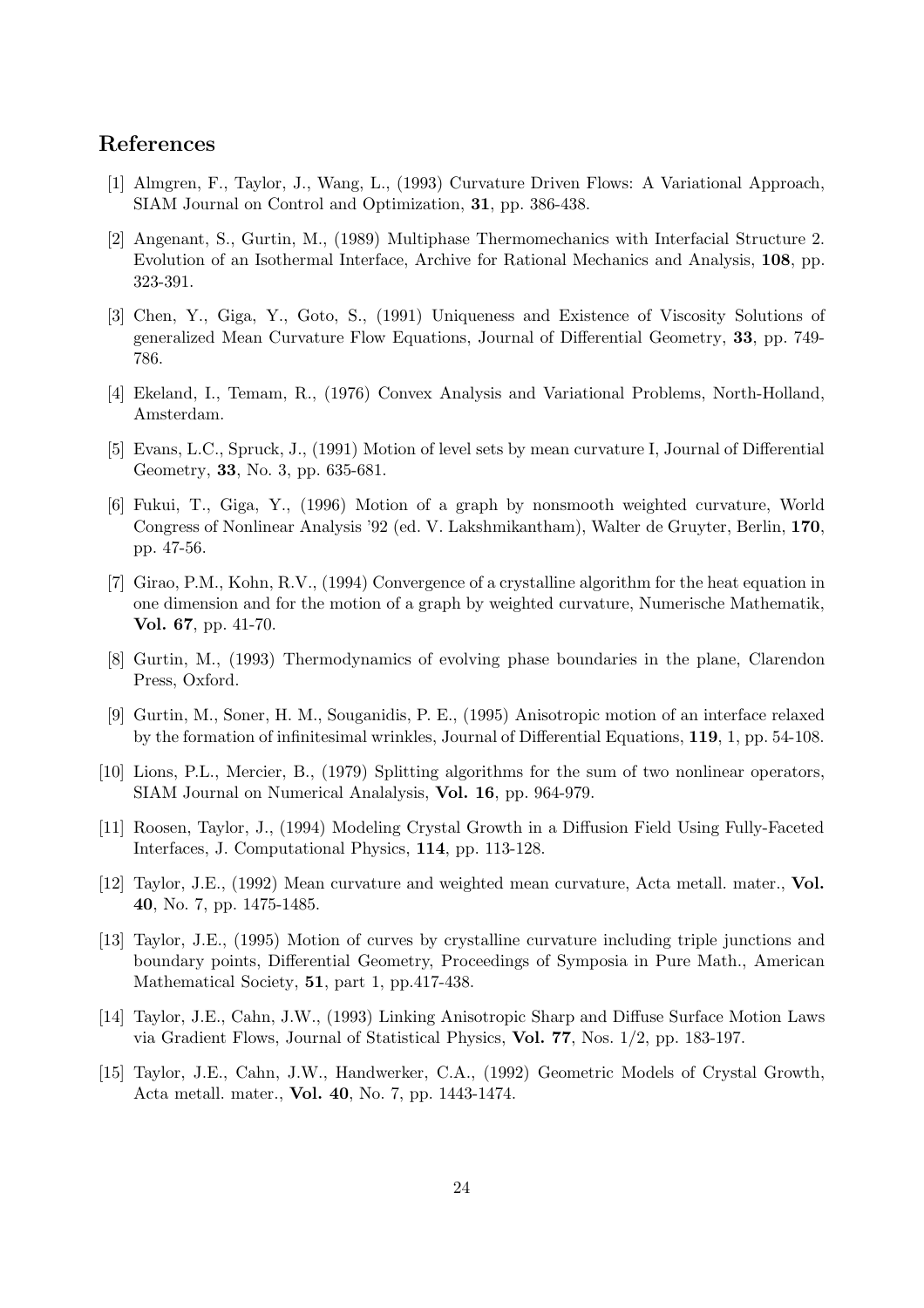

Figure 2: Initial data is an admissible Wulff curve. u and v are shown at times  $t = 0, 0.000025, 0.01, 0.0173$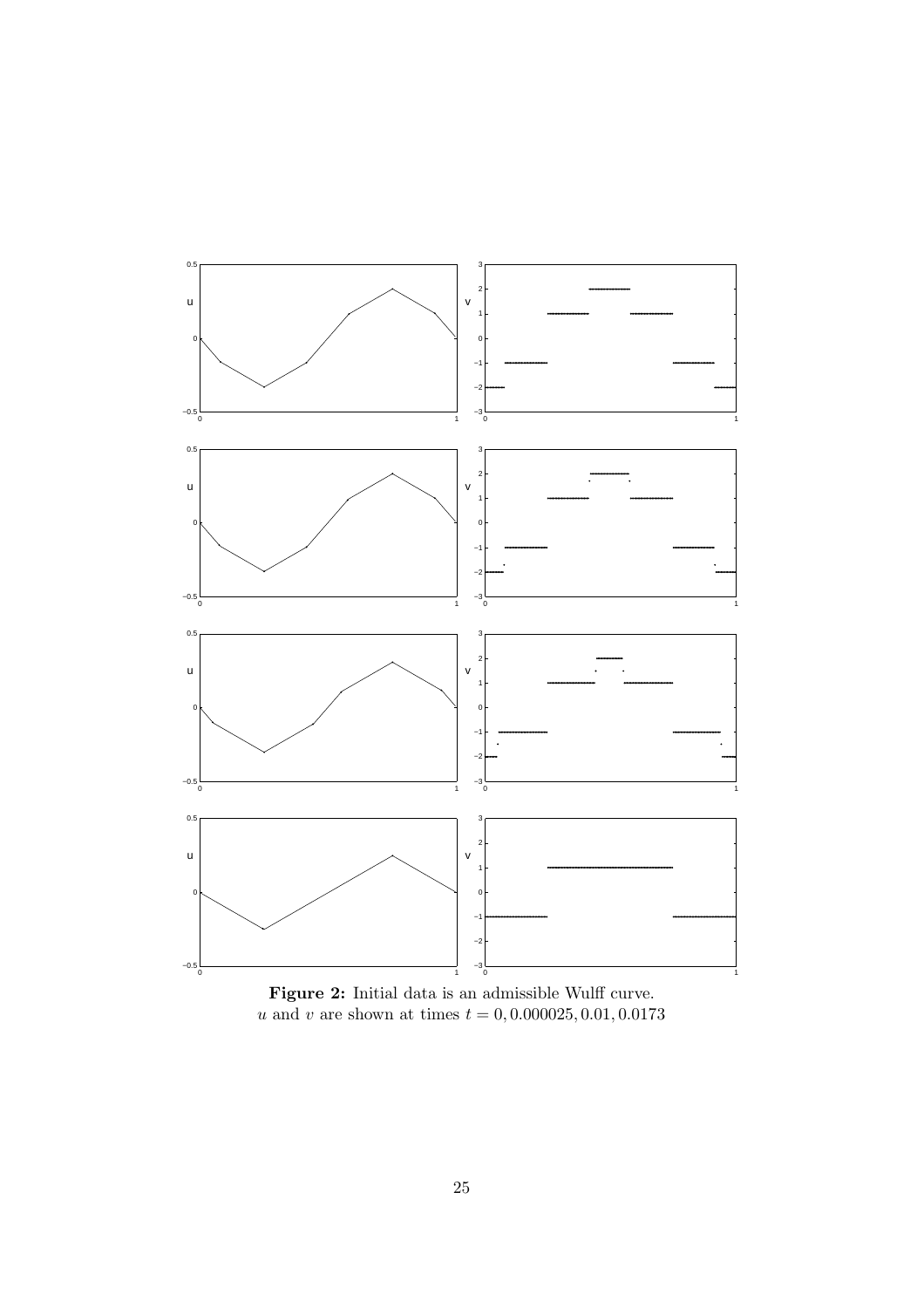

but is inadmissible.  $\boldsymbol{u}$  and  $\boldsymbol{v}$  are shown at times  $t = 0, 0.0001, 0.0050, 0.0310$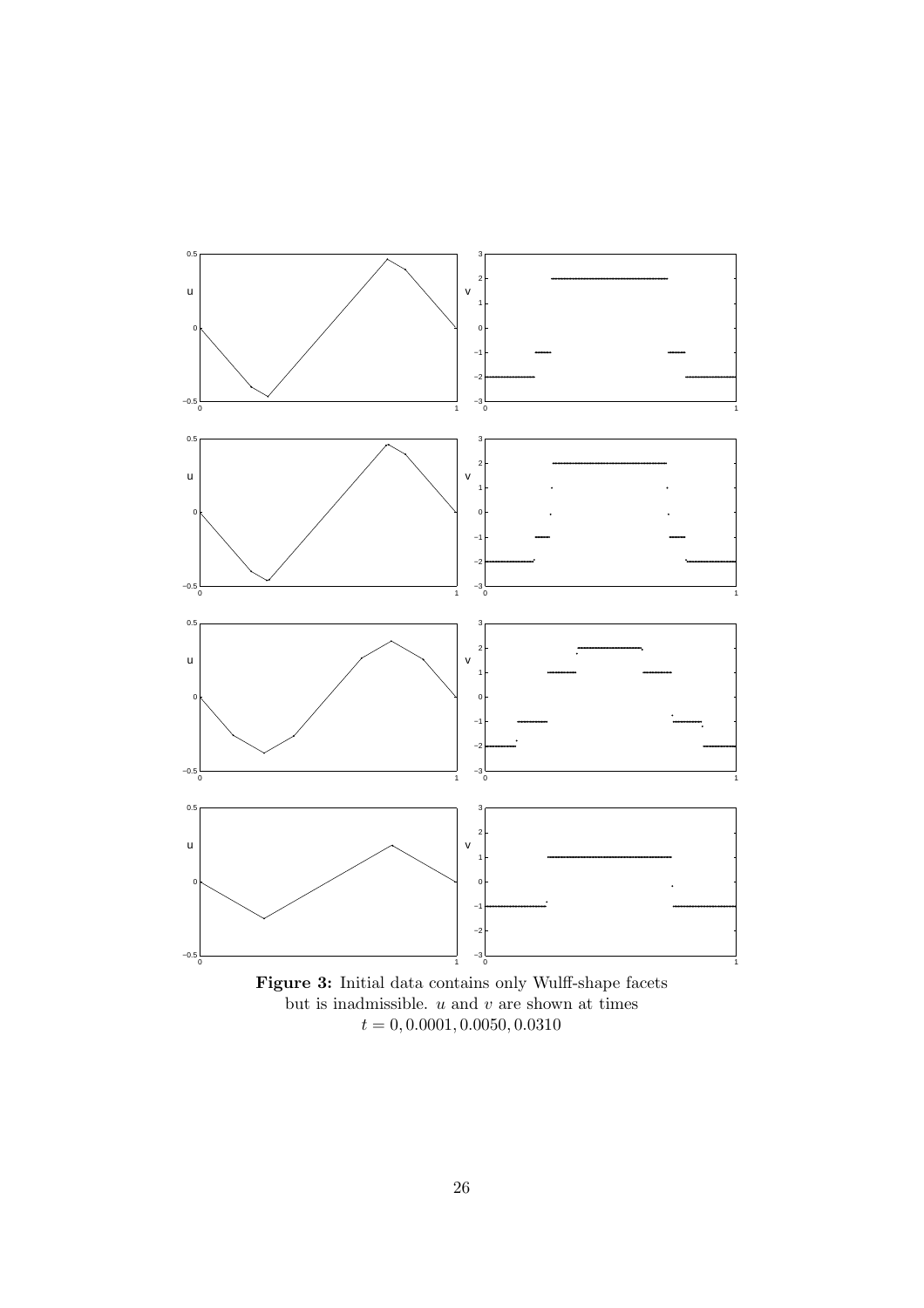

Figure 4: Initial data is an admissible faceted non-Wulff curve. u and v are shown at times  $t = 0, 0.0013, 0.00795$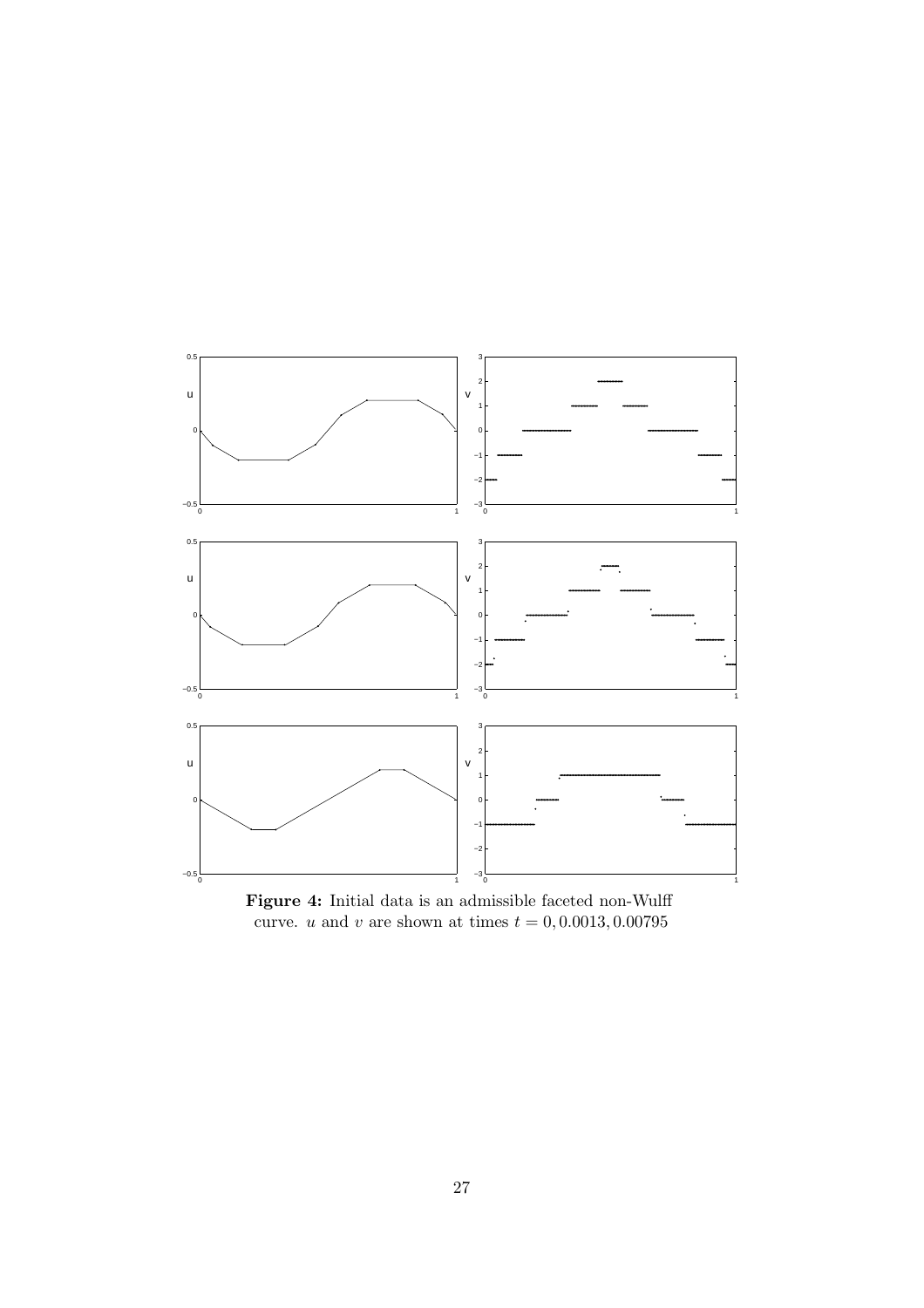

Figure 5:Initial data is a non Wulff curve and is inadmissible.  $\boldsymbol{u}$  and  $\boldsymbol{v}$  are shown at times  $t=0, 0.000025, 0.00125, 0.0075$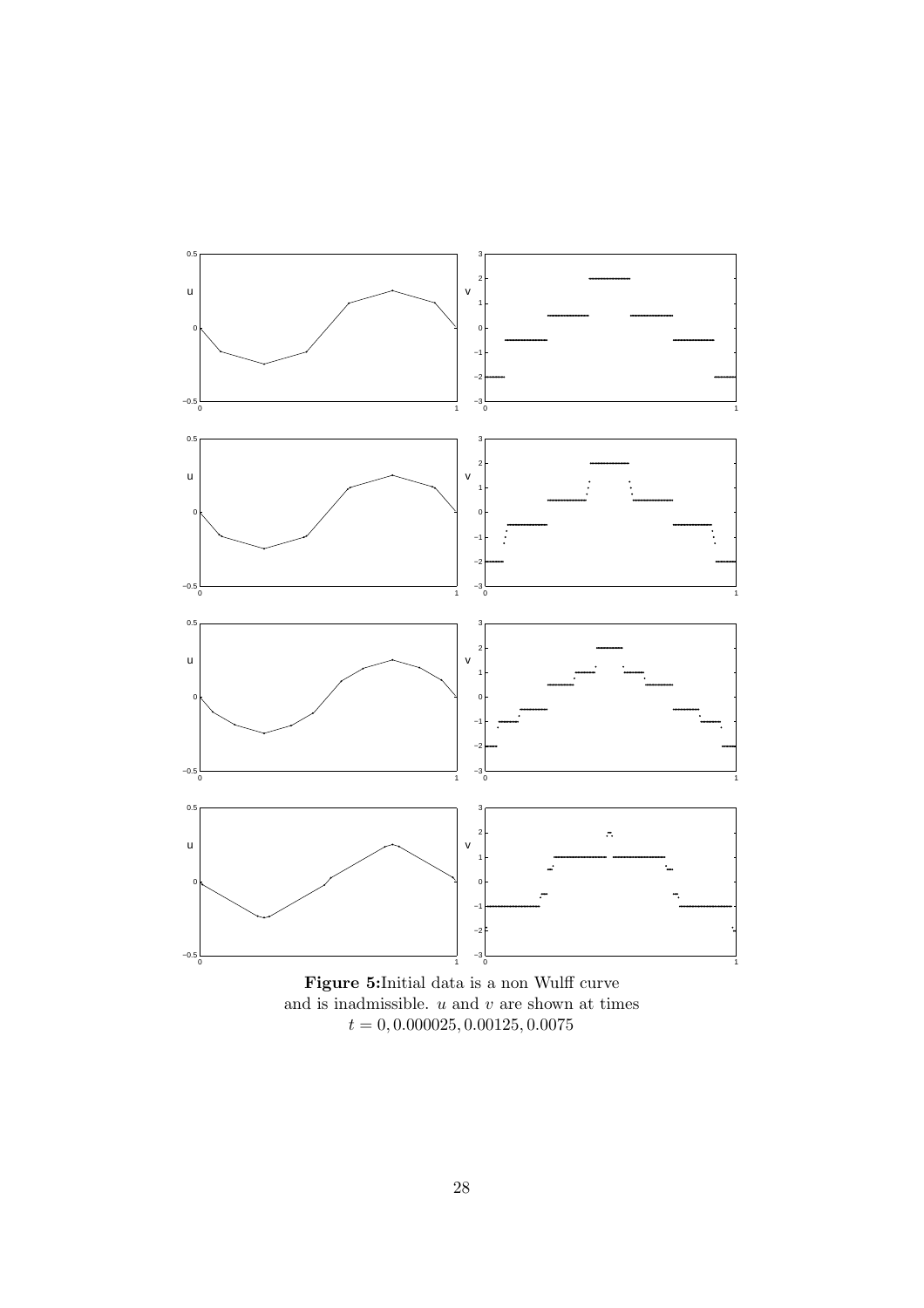

Figure 6: Initial data contains curved facets. u and v are shown at times  $t = 0, 0.000025, 0.00025, 0.00075$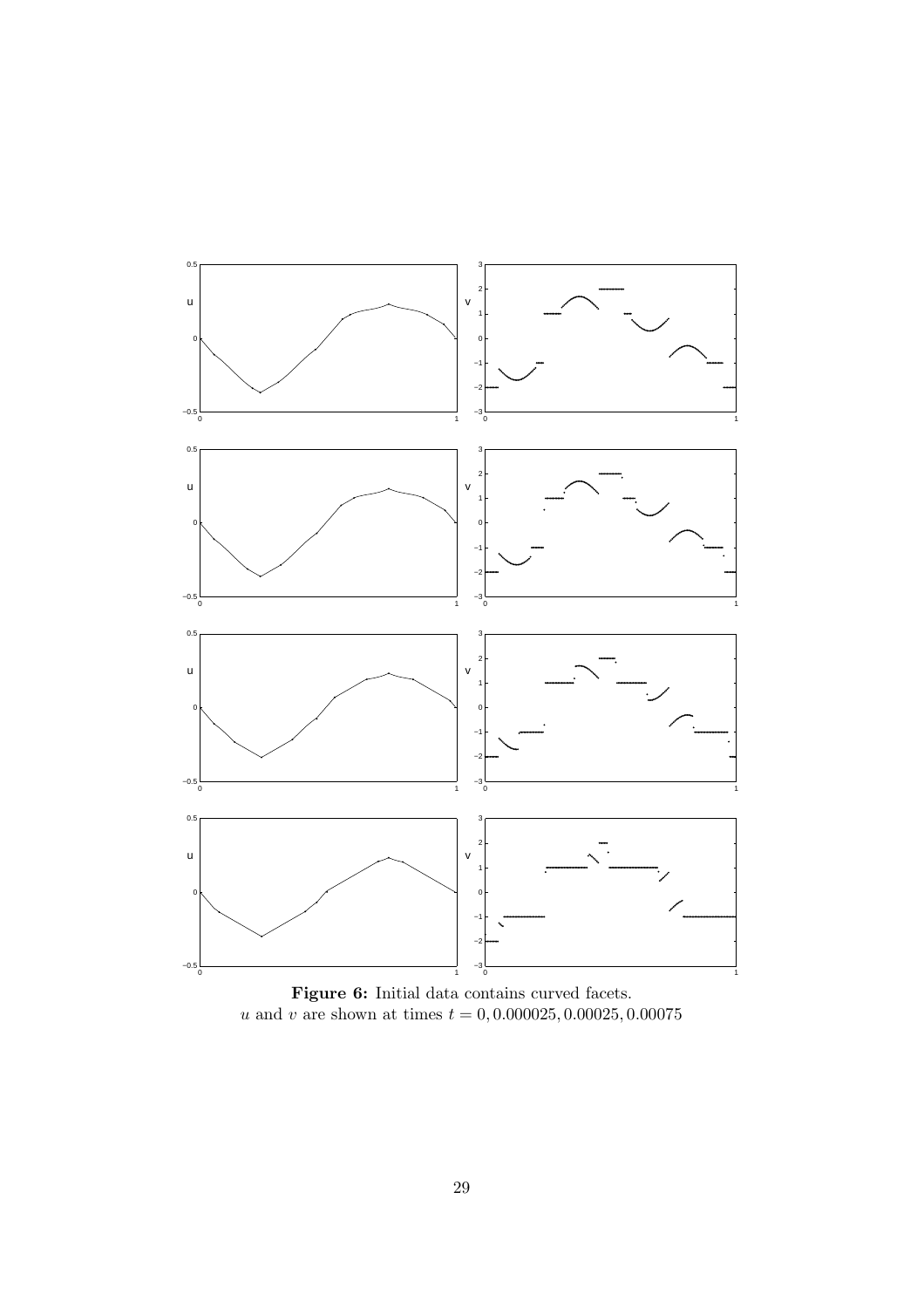

Figure 7: Evolution of an admissible Wulff curve. u and v are shown at times  $t = 0, 0.00025, 0.01, 0.0134$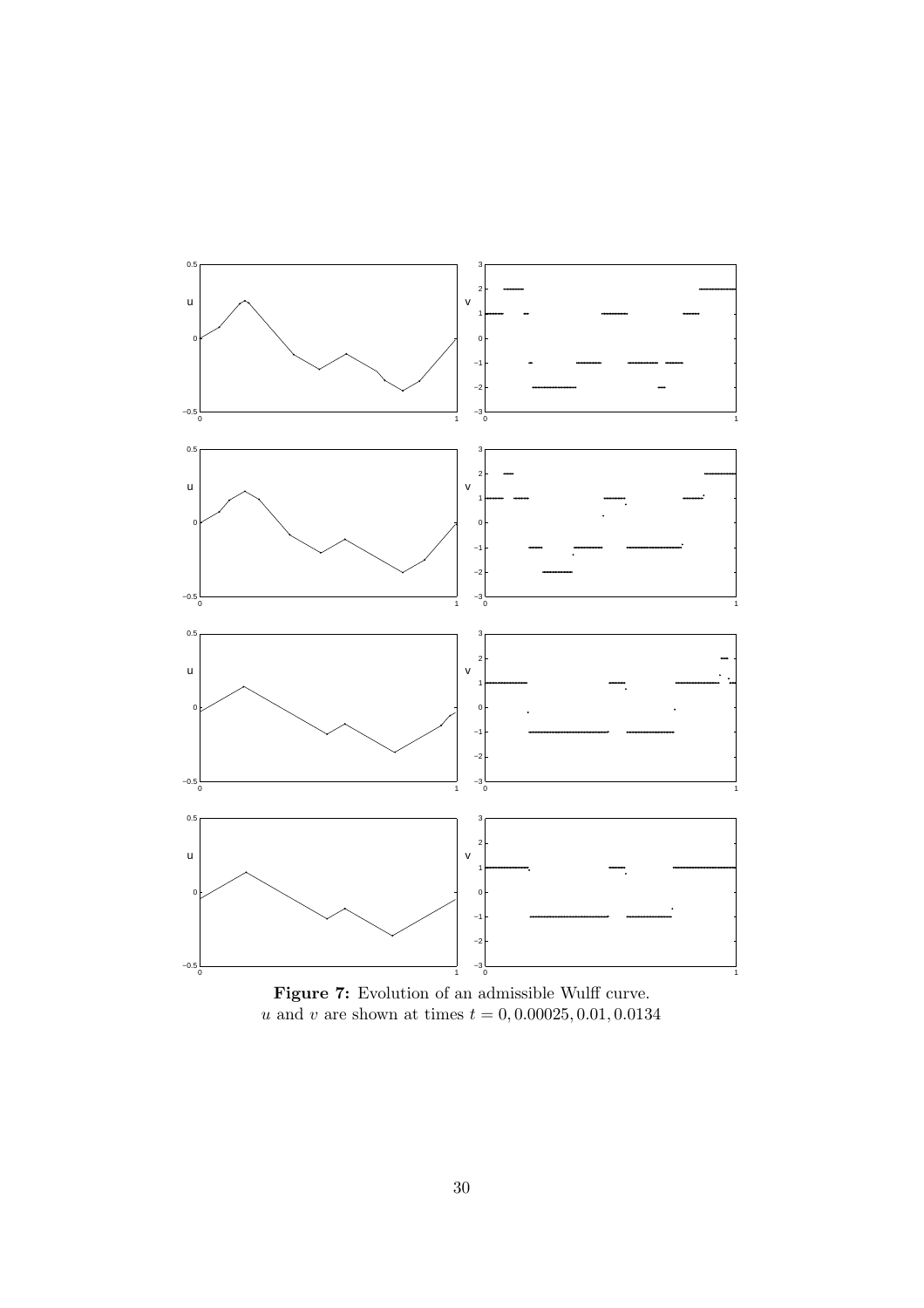

Figure 8: Initial data contains curved facets. u and v are shown at times  $t = 0, 0.000025, 0.00375, 0.0055$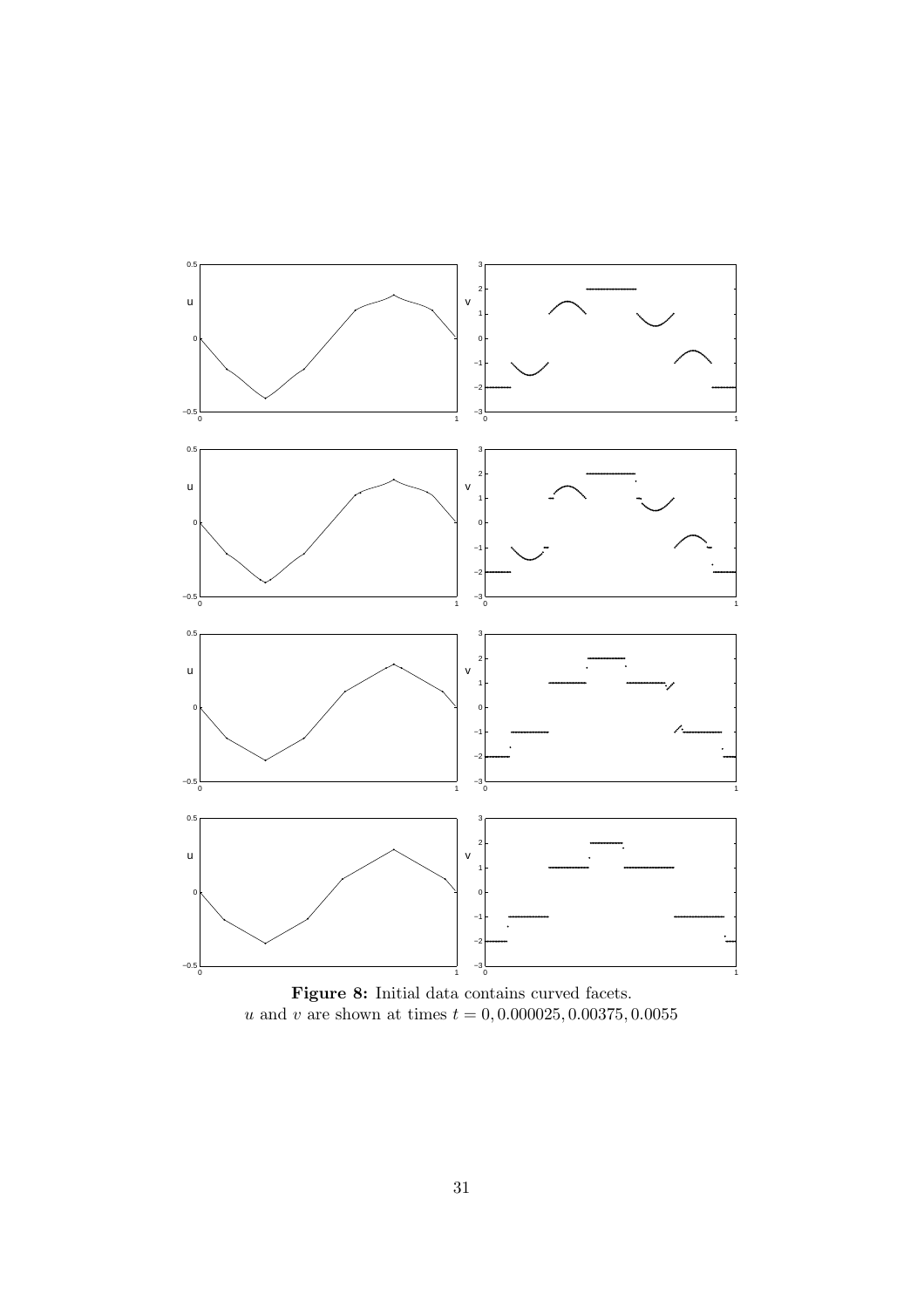

Figure 9: Smooth initial data. u and v are shown at times  $t = 0, 0.000025, 0.00025, 0.00375$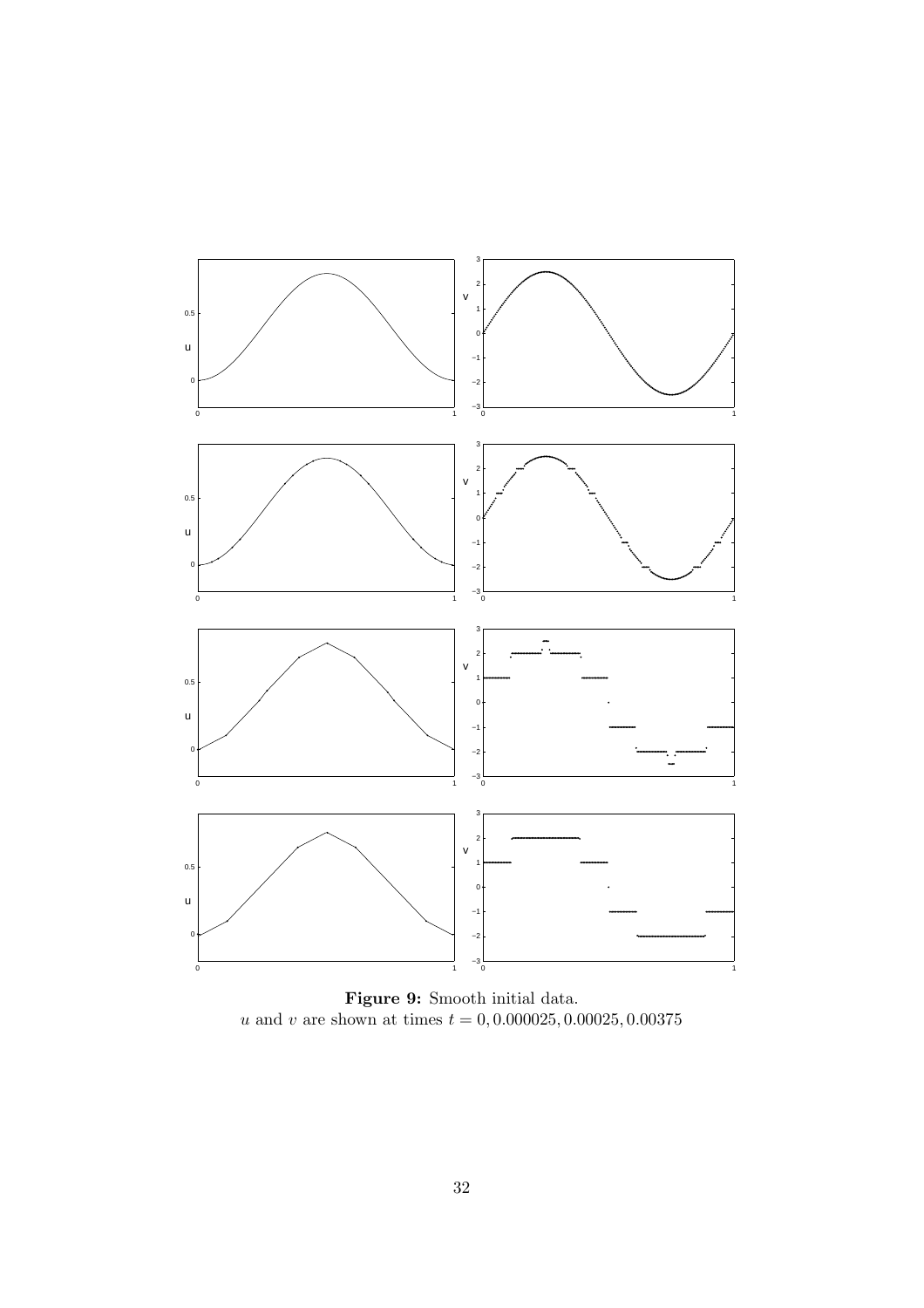

Figure 10: An example of the flow of a Wulff curve for Fig1(b) u and v are shown at times  $t = 0, 0.00075, 0.00375, 0.007625$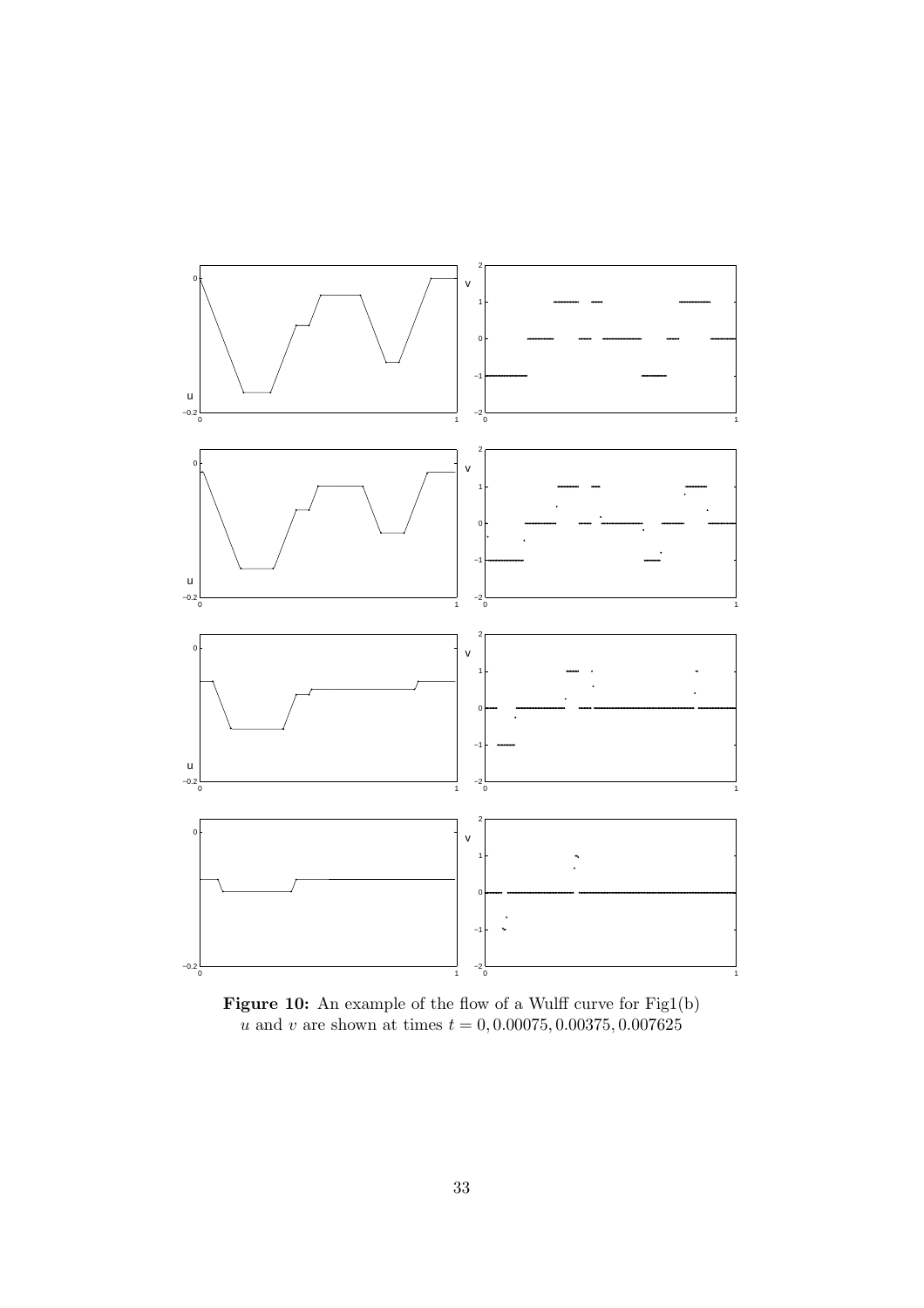

Figure 11: Evolution for a multi-faceted Wulff-shape.  $u$  is shown at times  $t=0, 0.00004, 0.0001, 0.0002, 0.0004$  in a and  $t = 0.0008, 0.0024, 0.004, 0.0056$  in b